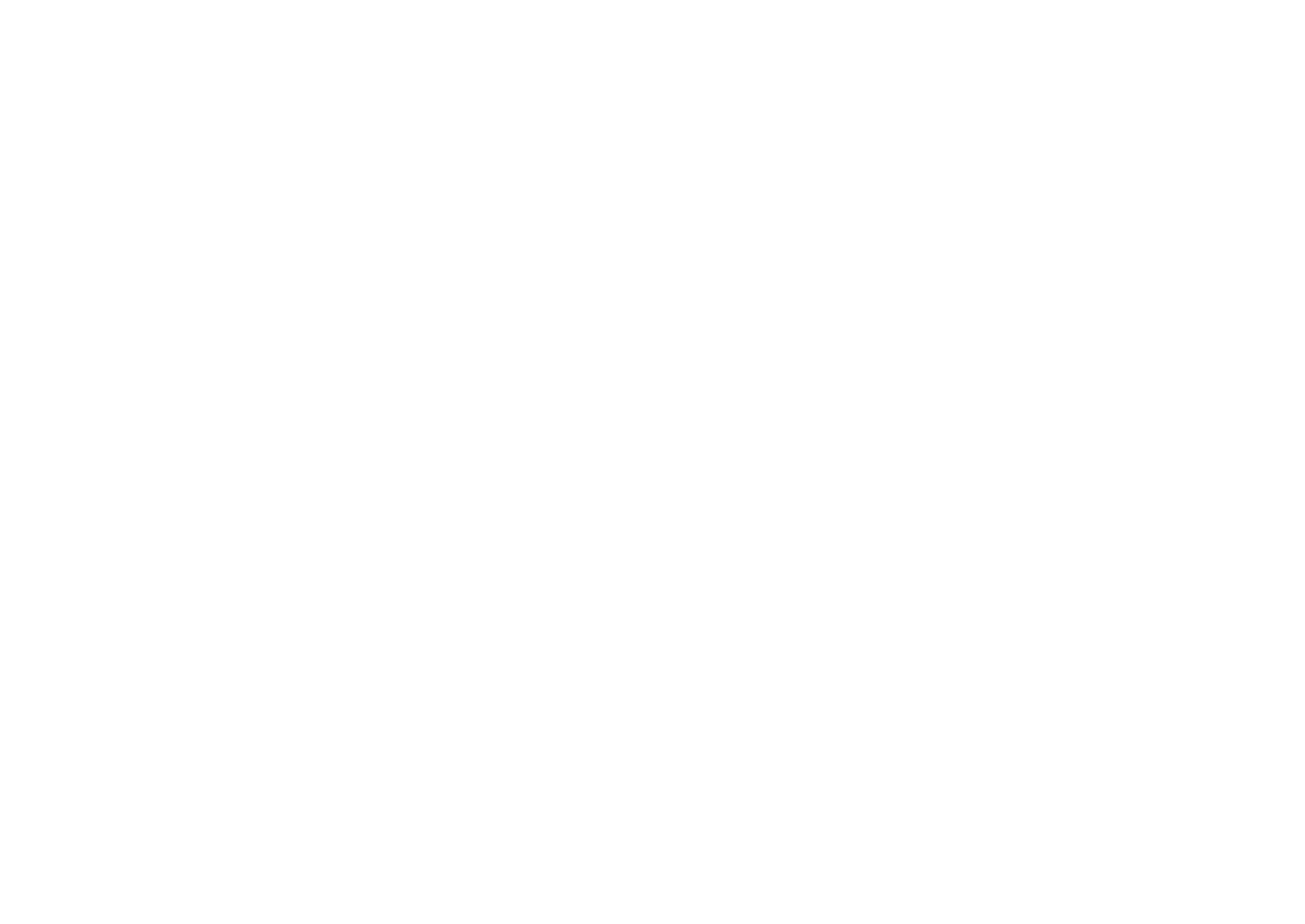## **Data Guidance**

| Section    | Content                                                                 | Page         |
|------------|-------------------------------------------------------------------------|--------------|
|            | Introduction                                                            |              |
|            | Data quality dimensions                                                 | 4            |
| 3          | Data requirements for managing risk and meeting compliance requirements | <sup>Q</sup> |
| 4          | Impact assessment                                                       | 30           |
| Appendix A | Case Study                                                              | 31           |

| Appendix A |  | Case Study |
|------------|--|------------|
|            |  |            |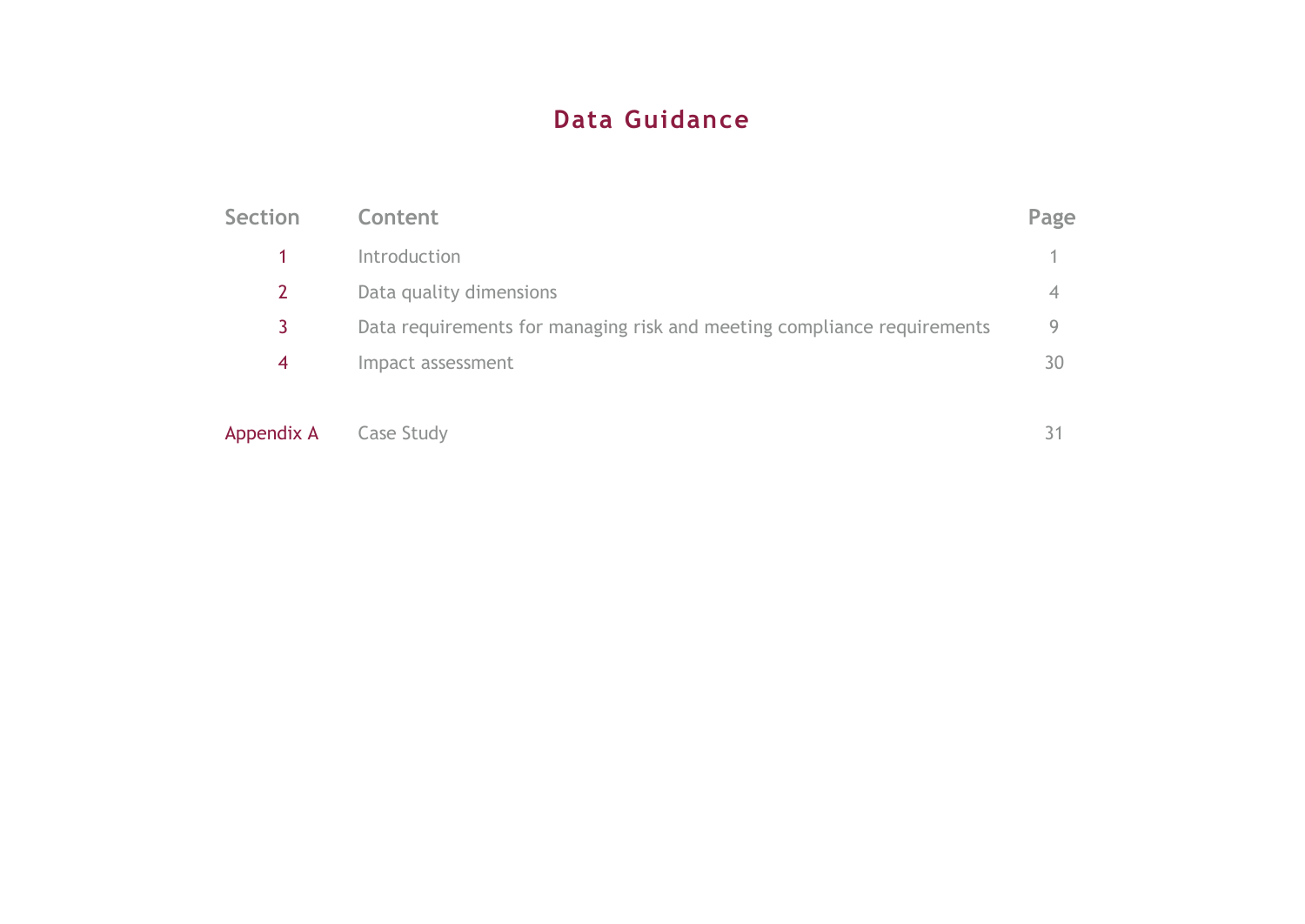## **Acknowledgments**

PASA is grateful to the authors of the Guidance and Members of the PASA Data Working Group and their employers.

| Geraldine Brassett (Chair) | <b>Capita Employee Solutions</b>  |
|----------------------------|-----------------------------------|
| Jo Franklin                | <b>LCP LLP</b>                    |
| <b>Andy Gibbons</b>        | <b>Coal Pension Trustees Ltd</b>  |
| Nathan Jones               | <b>ITM Limited</b>                |
| Rebecca Morgan             | <b>ITM Limited</b>                |
| David Rich                 | <b>Accurate Data Services Ltd</b> |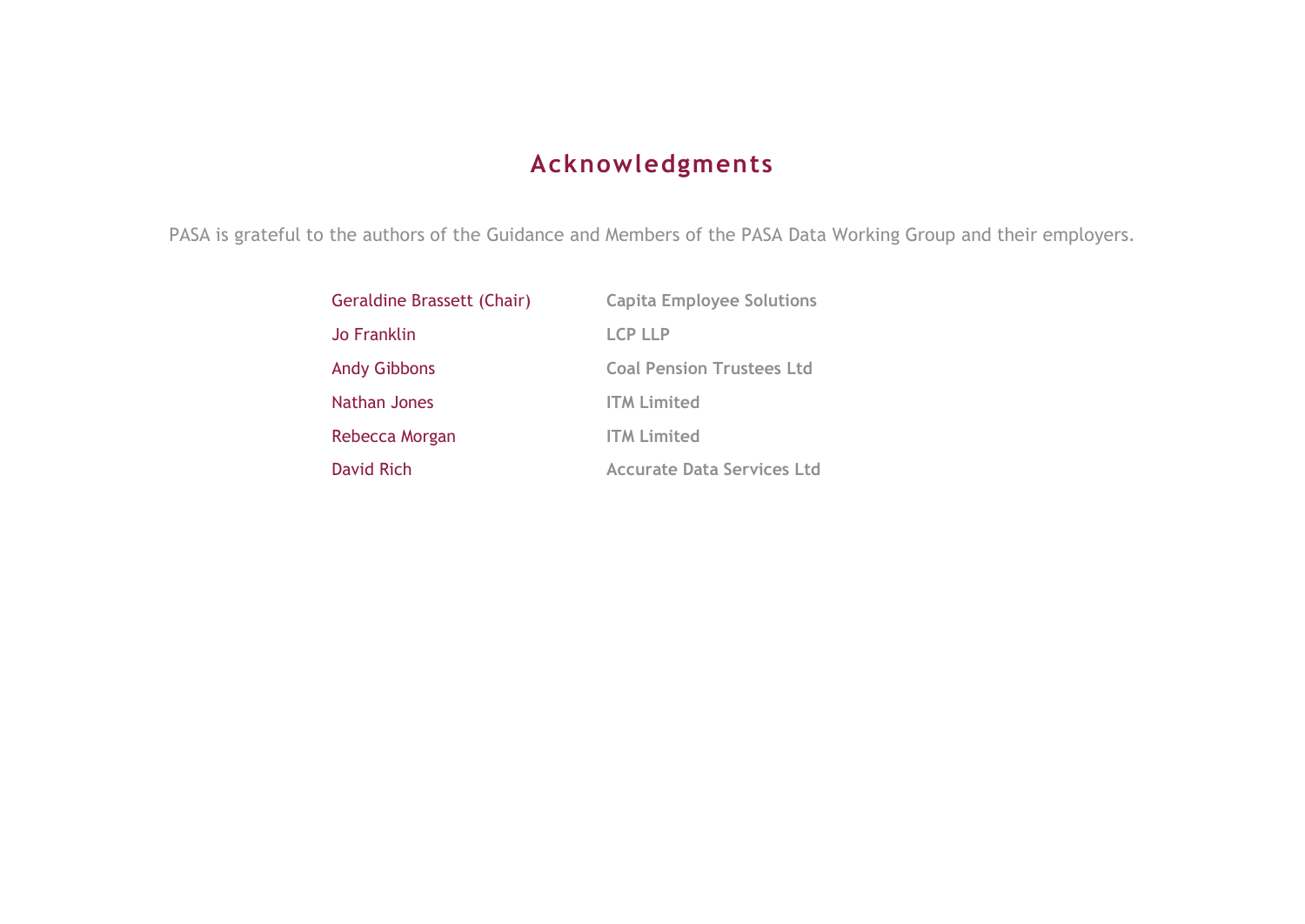## **1. Introduction**

The Pensions Regulator (TPR), in their guide to preparing a data improvement plan, says administrators, trustees, employers and providers should:

- understand their data
- be clear on what needs improving
- document what they will achieve by cleansing data
- have action plans in place to improve their data
- evaluate that expected benefits are being achieved

Being clear on objectives for any data cleanse activity, including the impact on member outcomes, the expected return on the time and budget invested, and whether expected benefits are being realised, are important elements of the plan. Understanding and articulating the objectives changes a cost to an investment and removes the focus from individual data items and instead helps to answer questions such as 'where is poor data impacting on member service', 'what is stopping me achieving a specific outcome', 'how do I improve quality or deliver my service more cost effectively' and so on.

There can still be good reasons why there is a need to focus on individual data items and the forthcoming introduction of the Pensions Dashboard is a good example of where this will be the case. Cleansing data for a specific purpose is still likely to contribute to achieving multiple objectives and it is important to recognise these opportunities and the potential benefits.

PASA has prepared this guidance to help trustees, providers, administrators and employers review the quality of their data and, where necessary, take action to ensure their data is meeting the needs of all stakeholders.

Having good data is an important aspect of the governance and risk management of any pension arrangement, but the planned implementation of pensions dashboard during 2019/2020 and, for some schemes, the need to implement GMP equalisation (and potentially conversion) highlights the importance of understanding and addressing data issues both in terms of completeness and accuracy now.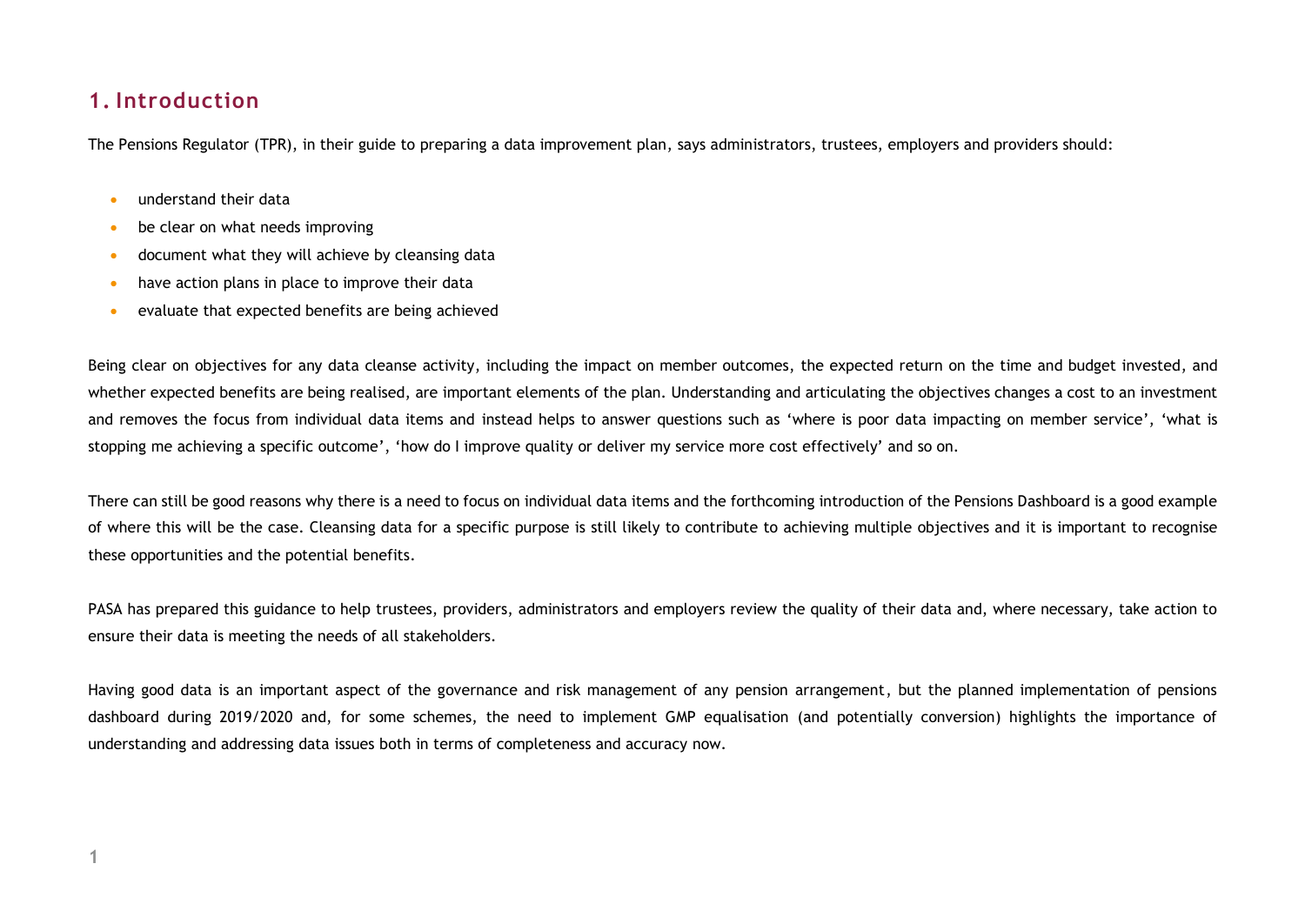#### **Format of the Guidance**

The guidance is divided into three sections as follows;

#### • **Section 1 - Assessment of data quality dimensions**

This section suggests a number of areas for you to consider. For the purposes of this guidance these are called 'data quality dimensions'. The list is not exhaustive; there may well be requirements specific to your scheme, but this is designed to provide a useful starting point in terms of discussions between the administrator, trustees and the employer.

The section also details an approach you might take to assessing the quality of your data and highlighting which particular data items might be a barrier to you achieving your objectives. To help you, the guidance sets out some of the reasons why good data is important so you can ask your administrator whether data issues are preventing you achieving good outcomes in any of these areas. It is important to ask questions about aspects of your service such as compliance, the usability of data and the impact on member servicing and engagement.

#### • **Section 2 – Managing risk and meeting compliance**

This section focuses in more detail on some of the data items needed to ensure you are administering your arrangement in a way that helps to manage risk and meet compliance requirements. Investing time in improving the quality of data items may also contribute to future-proofing the scheme, eg in readiness for pensions dashboard. It is quite likely you have already reviewed the quality of some of these data items but ensuring completeness and accuracy is vital so there is still value in undertaking a comprehensive review to maximise the confidence of all stakeholders.

Trustees should also focus on whether there are data issues exposing the scheme to unnecessary levels of risk, for example missing data items that are either preventing calculation automation or from already automated routines working for some members.

As a minimum, TPR expects both common and scheme specific data items are reviewed annually and action plans are put in place to improve both completeness and accuracy of data where necessary.

To help you in your assessment, as well as listing the most commonly used data items, we have provided information on: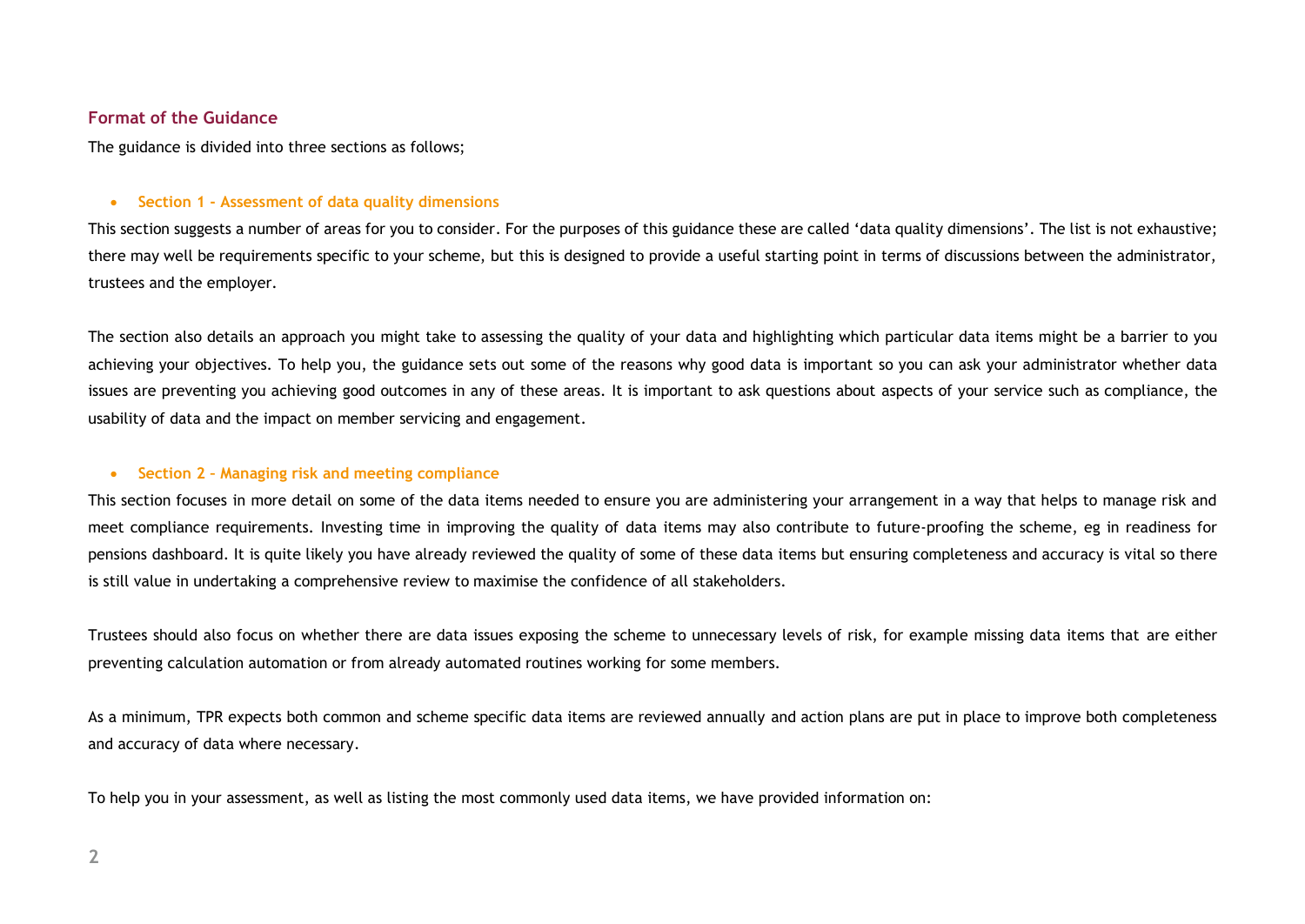- Some common problems
- How you might identify these
- Some thoughts and ideas about cost effective data cleansing solutions
- How this will help and potentially create new opportunities to improve or enhance the administration service

The examples and suggestions provided are not intended to be exhaustive or prescriptive; you and your administrator will know your own data, systems and what is achievable through automated solutions, the use of external suppliers or, where necessary, file reviews. You and your administrator will also be best placed to identify those data items such as special guarantees and special benefit promises specific only to your scheme.

#### • **Section 3 – Impact assessment**

This section is based on the data quality dimensions set out in section 1 and provides an impact assessment template which you can ask your administrator to complete, either independently or in discussion with you, so you have visibility of the data items that impact on the day to day running of your pension arrangement and/or the ability for you to achieve your strategic objectives and why they are important. You may wish to take this a stage further and consider, for example, the position in relation to your valuation for a DB scheme, ability to undertake de-risking activity or for compliance with TPR's Code of Practice 13 Governance and Administration of Occupational Trust Based Schemes Providing Money Purchase Benefits (DC Code). When completing this you should ensure you have captured any other objectives or data cleanse requirements specific to your arrangement.

#### **Case studies**

As this guidance is designed to provide practical help, the appendix to this document contains a case study. This is intended to help in the planning and prioritising of data cleanse projects and to provide ideas and generate discussions about the process to be followed. It is not designed to be prescriptive as the needs of all schemes will be different. Further case studies will be added as this guidance evolves based on regulatory requirements, market best practice and feedback.

#### **About this guidance**

This guidance has been produced by PASA and is not designed to be prescriptive or reflect the circumstances of individual schemes.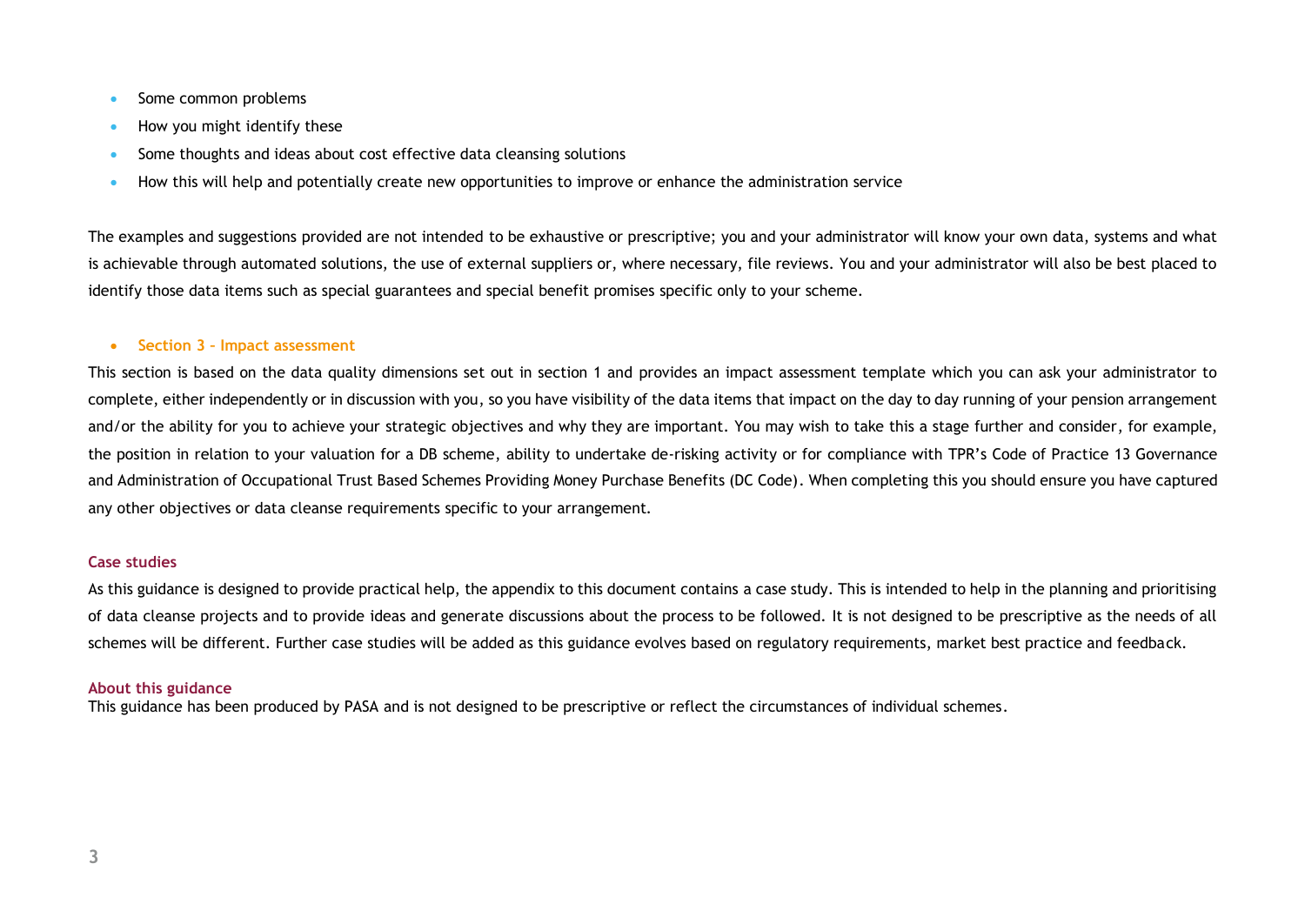### **2. Data quality dimensions**

The introduction to this guidance sets out the importance of setting objectives and understanding the benefits to be achieved or return on investment (ROI) for undertaking data cleanse activity.

The ROI may or may not be financial. For example there may be greater cost certainty in terms of liabilities, or a more attractive price for buy out, but it is equally possible the outcome would be improved member servicing, ability to trace and pay benefits to more members, provision of a greater level of self-service functionality, and so on.

Understanding that ROI helps set priorities and provides an opportunity to ensure the outcomes are evaluated and realised.

To help with this, set out below is a list of possible objectives designed to help get you started in terms of thinking about outcomes together with some suggestions as to why these might be important. The primary focus should be on good member outcomes – members receiving timely and accurate information to make informed decisions and to provide greater certainty that the right benefit, will be paid to the right member, at the right time. Members need to have absolute confidence the data held is correct.

#### • **Compliance**

Compliance is an important aspect of running any pension arrangement. As mentioned previously there are a number of compliance issues trustees and employers need to think about currently, as well as having an eye on the future, particularly the introduction of the pension dashboard. It is also necessary to measure common and scheme-specific (formerly known as conditional) data as required by TPR and put in place action plans to improve data where there are known issues impacting on good member outcomes.

For DC schemes, the principles are broadly the same but with the additional requirement to comply with the DC code.

TPR expects trustees of all schemes to meet certain standards relating to specific data items. This covers all scheme designs such as defined benefit and defined contribution and applies equally to trust and contract based schemes.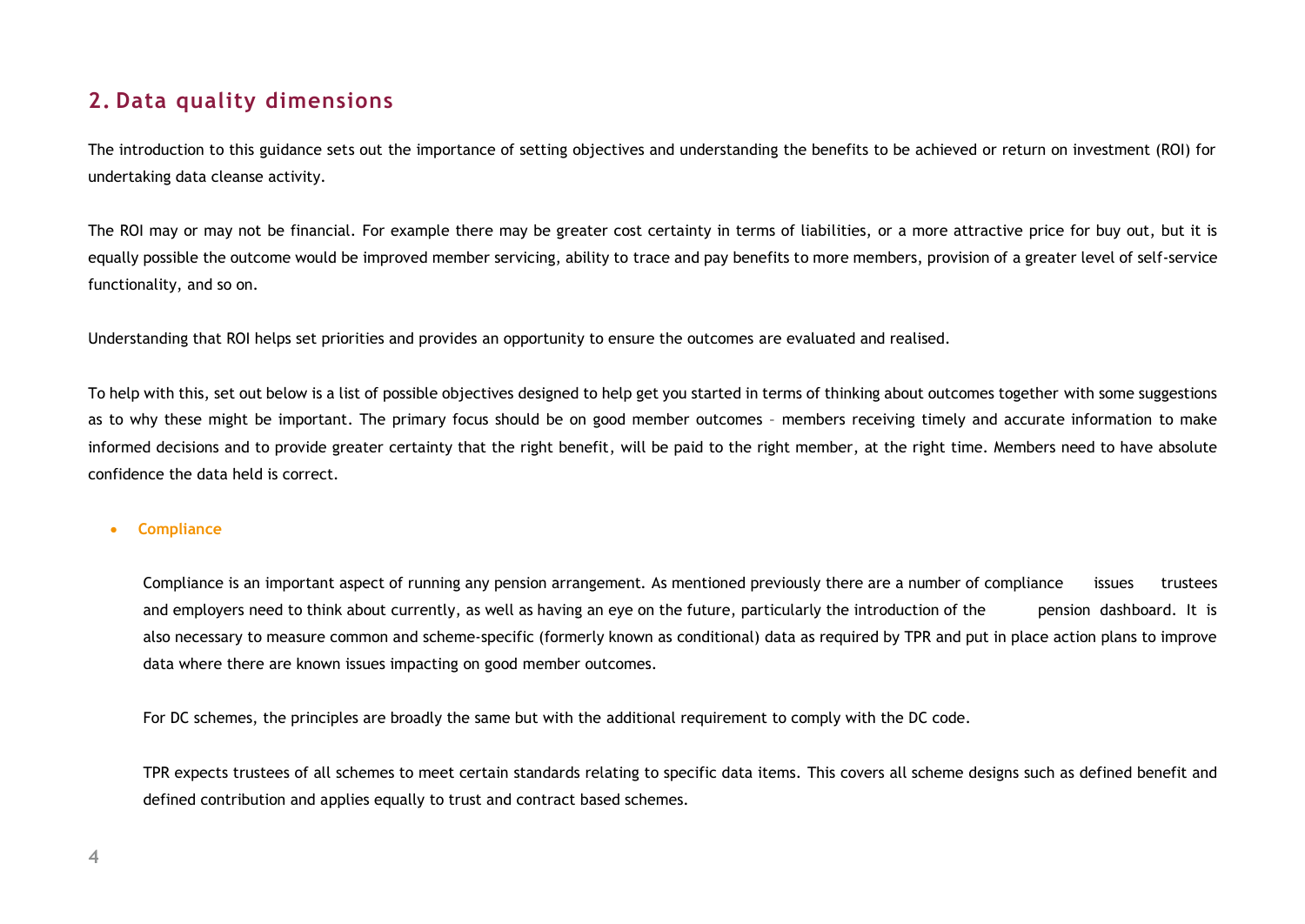#### • **Member engagement**

In this area the important question to ask is 'Does your data support the scheme's member engagement objectives'?

#### Considerations include:

- What does the Trustee want or need to communicate to various sections of their population?
- Is there a desire to increase the use of online functionality and potentially move to a position where the primary method of communicating is through e-comms?
- What are the contact preferences of members?
- Does your data support providing members with the level of information they need to make the right choices? As an example, is your data good enough to provide members requesting retirement figures with a cash equivalent transfer values (CETV) figure or, as a consequence of data issues, does this mean it would be a manual process and therefore not cost effective to achieve?
- Can I use data to understand the effectivness of my communication strategy?
- Do we have current, reliable address details to enable us to contact members?
- It is a proven fact people are less likely to change their email address than postal address. Are email addresses on the database and, if not, are there plans to obtain these? If the scheme is open to new members, can these form part of the interface providing new joiner data?

Generally for communications to be engaging and have credibility they need to contain information that is specific to that member and the information needs to be correct.

#### • **Usability**

It is important to understand if there are aspects of your data creating an actual or potential risk to the correct calculation or payment of member benefits, or which may result in not paying the right benefit to the right member at the right time.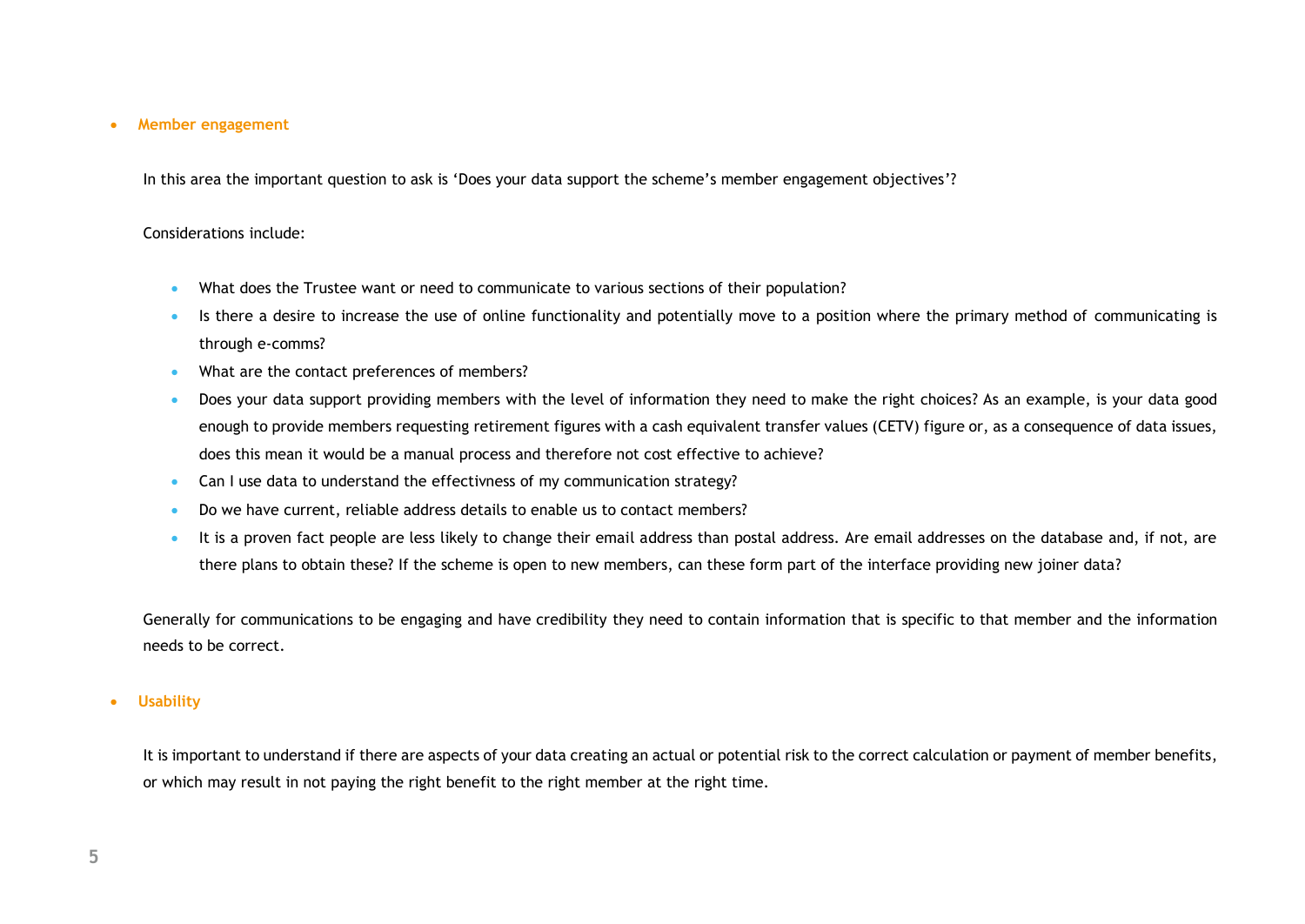Data cleanse activity has the potential to increase automation levels across the scheme improving member service, administration efficiency and support improved management of risk.

Even if you are confident you have all the correct data, is it held in a way that means your provider or administrator can use this efficiently and effectively to minimise risk and provide the best level of servicing? For example, if there is a reliance on checking paper files or making adjustments to data prior to completing a calculation whether it is automated or manual it is highly likely the time required will be longer and this must introduce an element of delay. Until something actually goes wrong, often issues of this type are invisible to trustees or employers.

Delays and errors in the provision of information to members can be indicative of wider data problems and should be investigated, and findings and subsequent actions should be documented.

The efficiency of administration is becoming increasingly important. Pension freedoms have resulted in members routinely requesting CETV when they reach retirement. Missing or poor quality data, as outlined above, impacts on the ability to provide CETV which can lead to administration back-logs, a sub-optimal member experience and the potential loss of opportunity for schemes looking to manage liabilities.

Finally there are bulk exercises to be managed. For many schemes, dealing with GMP reconciliation and rectification as well as equalisation (and potentially conversion) will be necessary. Data will likely need to be reviewed for a large number of members to enable this work to be completed in a cost effective way.

#### • **Governance**

TPR expects all trustee boards to have a risk register and administrative issues including record-keeping should feature as part of the register. TPR also expects administration to form a substantive part of the agenda for trustee or trustee sub-committee meetings.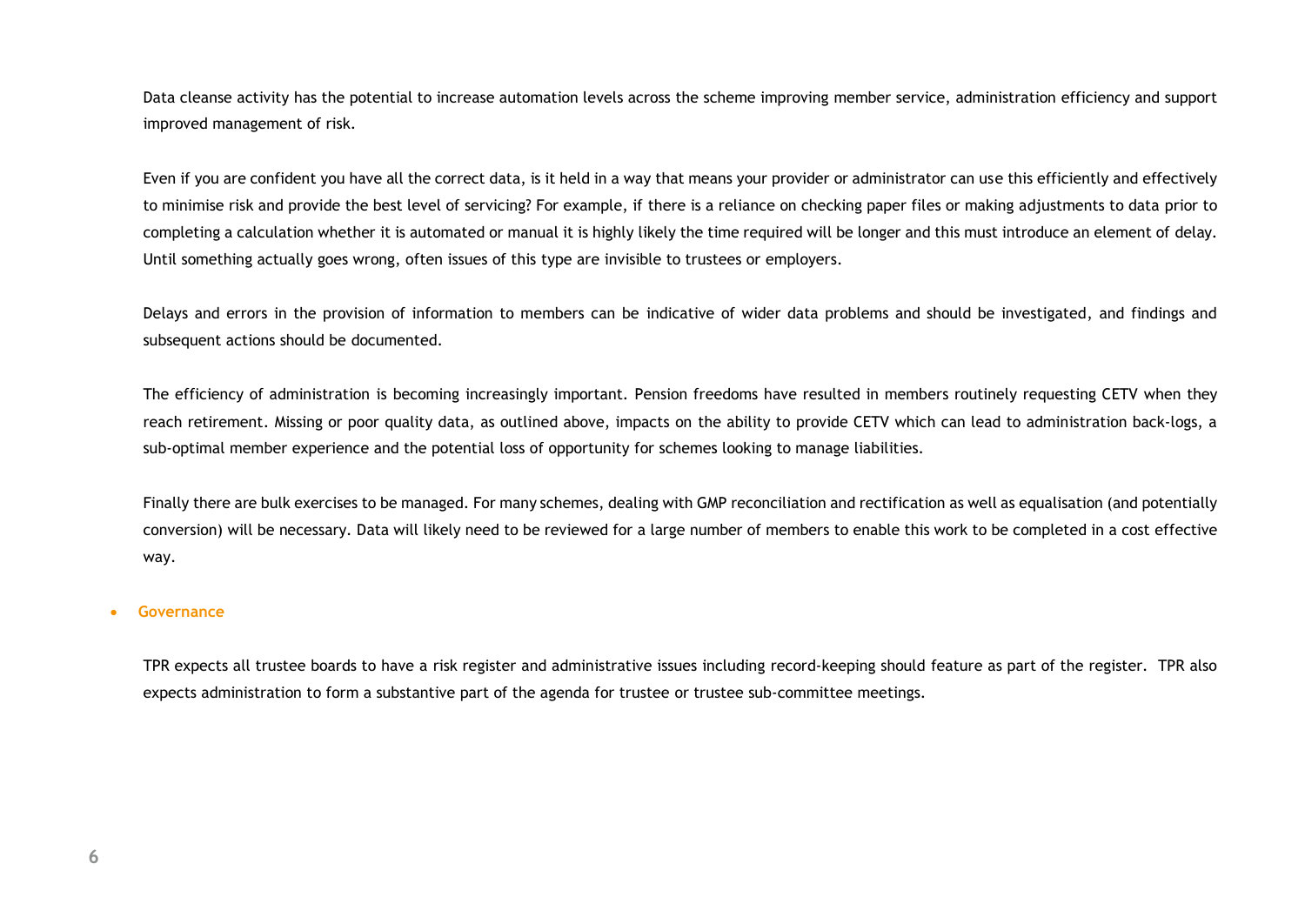Aspects of risk needing to be reviewed include:

- Financial risk, such as the risk of fraud
- The extent to which poor data leads to the need for assumptions in valuations
- The risk of incorrect benefits being paid and;
- The reputational damage if inaccurate benefits are paid leading to member complaints.

Some of these risks are relatively easy to measure and some examples are set out below:

- Are there members who have passed their Normal Retirement Age (NRA) who have not taken their benefits and, if so, why is this the case?
- When was the deferred member population last mortality screened?
- Are there members over age 75 and what do scheme rules say about members in this position?
- Do you have a late retirement rule for deferred members and if you do, are those members who have benefits in the scheme able to defer beyond a specific age e.g. age 75? HMRC requires a Benefit Crystallisation Event (BCE) test to be undertaken no later than age 75, sometimes on the assumption the member has no Lifetime Allowance (LTA) left, and any LTA charge due is paid promptly after the BCE date. Delays caused by an inability to contact the member, or poor benefit data, could lead to late payment penalties being levied by HMRC and adverse tax consequences for the member and scheme.

#### • **Strategic importance**

Many of the issues above relate to the 'here and now' but increasingly trustee objectives are strategic in nature and related to the future of the scheme. Part of the reason for this guidance is to help schemes plan, and each arrangement will have its own long term objectives.

TPR expects trustee boards to take a longer term view in relation to the strategic goals of the scheme and this includes the need to improve member outcomes and the impact of record keeping and administration on other scheme objectives.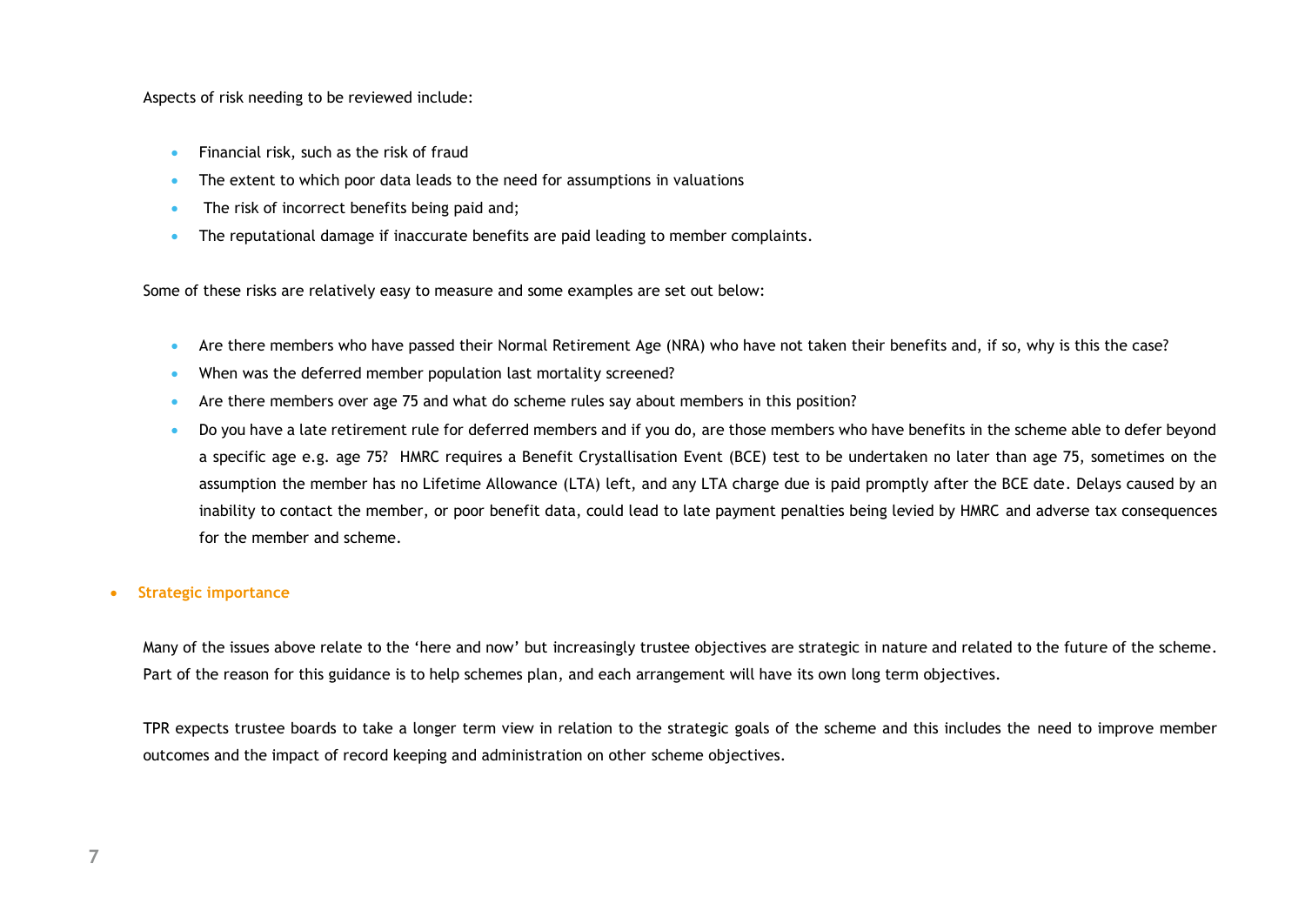For DB schemes these plans may well be linked to liability management initiatives. The quality of data can represent an enabler or a barrier in this situation. These exercises will include buy in or buy out but equally may be exercises on the journey to the 'end game' so, for example, bulk trivial commutation exercises or provision of CETV or enhanced CETV figures, or a Pension Increase Exchange (PIE) either individually on retirement or as a bulk exercise.

For DC schemes the strategy may be aligned to member engagement and investment choices, as well as management of the deferred population and reduction in costs.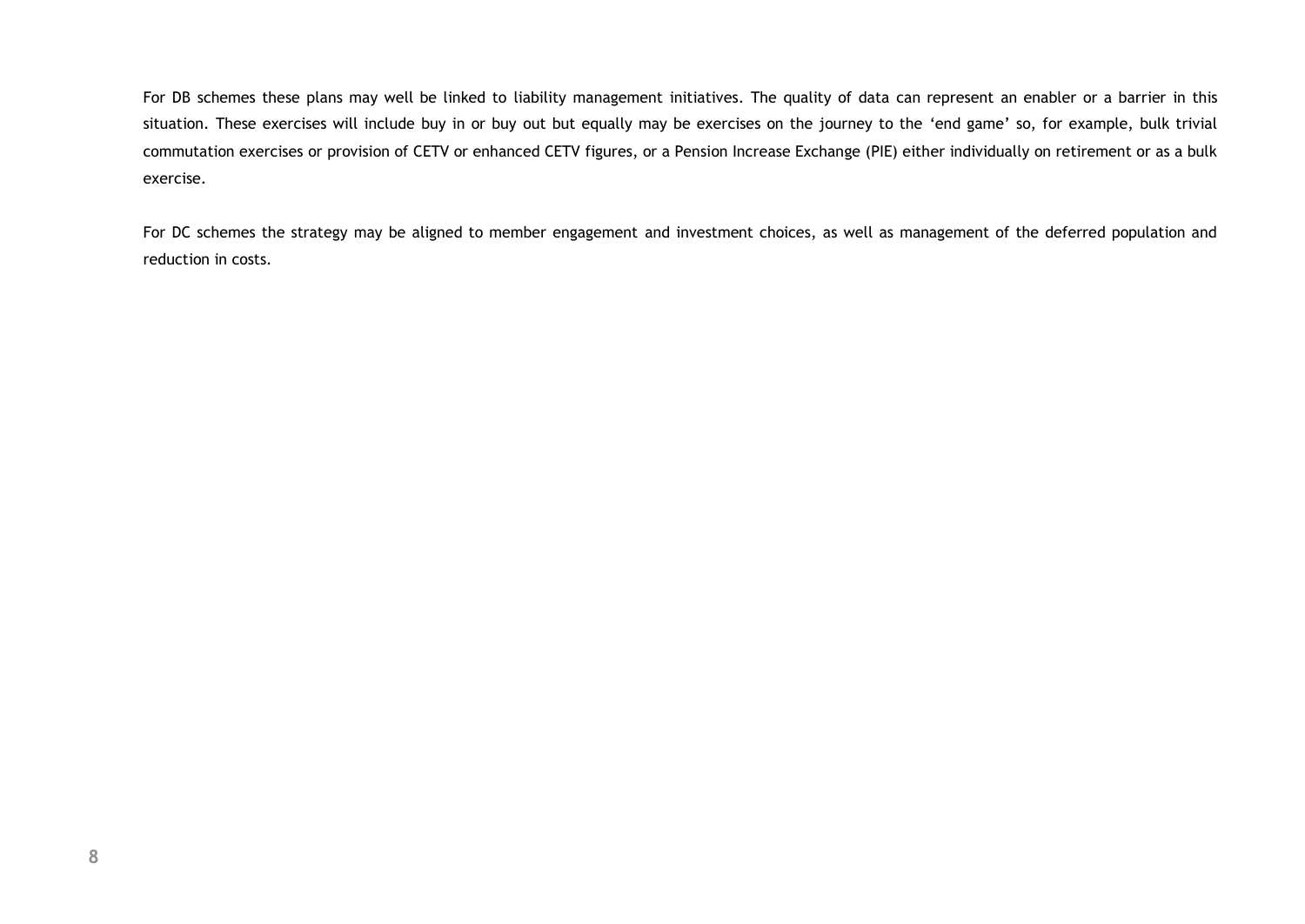## **3. Data requirements for managing risk and meeting compliance requirements**

This section covers the data items that a typical scheme is likely to require to administer pension benefits. The focus needs to be on both completeness and accuracy of data.

#### **Data items that apply to all schemes/arrangements**

| Data Item         | Why is this important?                                                                                                                                                                                                                                                                                                                                                                                                                                 | Some common problems and<br>how to spot them                                                                                                                                                                                                        | Possible data cleanse<br>solutions                                                                                                                        | <b>Ongoing maintenance</b>                                                                                                                                                                                                                                                   |
|-------------------|--------------------------------------------------------------------------------------------------------------------------------------------------------------------------------------------------------------------------------------------------------------------------------------------------------------------------------------------------------------------------------------------------------------------------------------------------------|-----------------------------------------------------------------------------------------------------------------------------------------------------------------------------------------------------------------------------------------------------|-----------------------------------------------------------------------------------------------------------------------------------------------------------|------------------------------------------------------------------------------------------------------------------------------------------------------------------------------------------------------------------------------------------------------------------------------|
| Unique identifier | A unique reference number is $ $<br>important as it identifies an<br>individual's pension benefits<br>within the scheme.<br>For individuals with multiple<br>member records, for example<br>corresponding to different<br>periods of service or in cases<br>where a person is both a<br>scheme member and in receipt<br>of a dependant pension, the<br>reference number will identify<br>the particular pension record<br>associated with that member. | identifiers may be<br>Legacy<br>recorded<br>the<br>on<br>system<br>following, for example, an<br><b>These</b><br>acquisition.<br>may<br>duplicate identifiers already<br>present on the system.<br>Individuals with no reference<br>number present. | Assign a suffix to duplicate<br>reference numbers to ensure<br>that each reference number is<br>unique.<br>Assign a new reference number<br>to plug gaps. | These identifiers tend to<br>be system<br>generated<br>however it<br>is good<br>practice to run a report on<br>an annual basis to check<br>for duplicate numbers and<br>address any issues that<br>this highlights either by<br>individual updates<br>or<br>process changes. |
|                   | When contacting the scheme<br>the member can quote the<br>reference number to enable<br>the correct record to be<br>located.                                                                                                                                                                                                                                                                                                                           |                                                                                                                                                                                                                                                     |                                                                                                                                                           |                                                                                                                                                                                                                                                                              |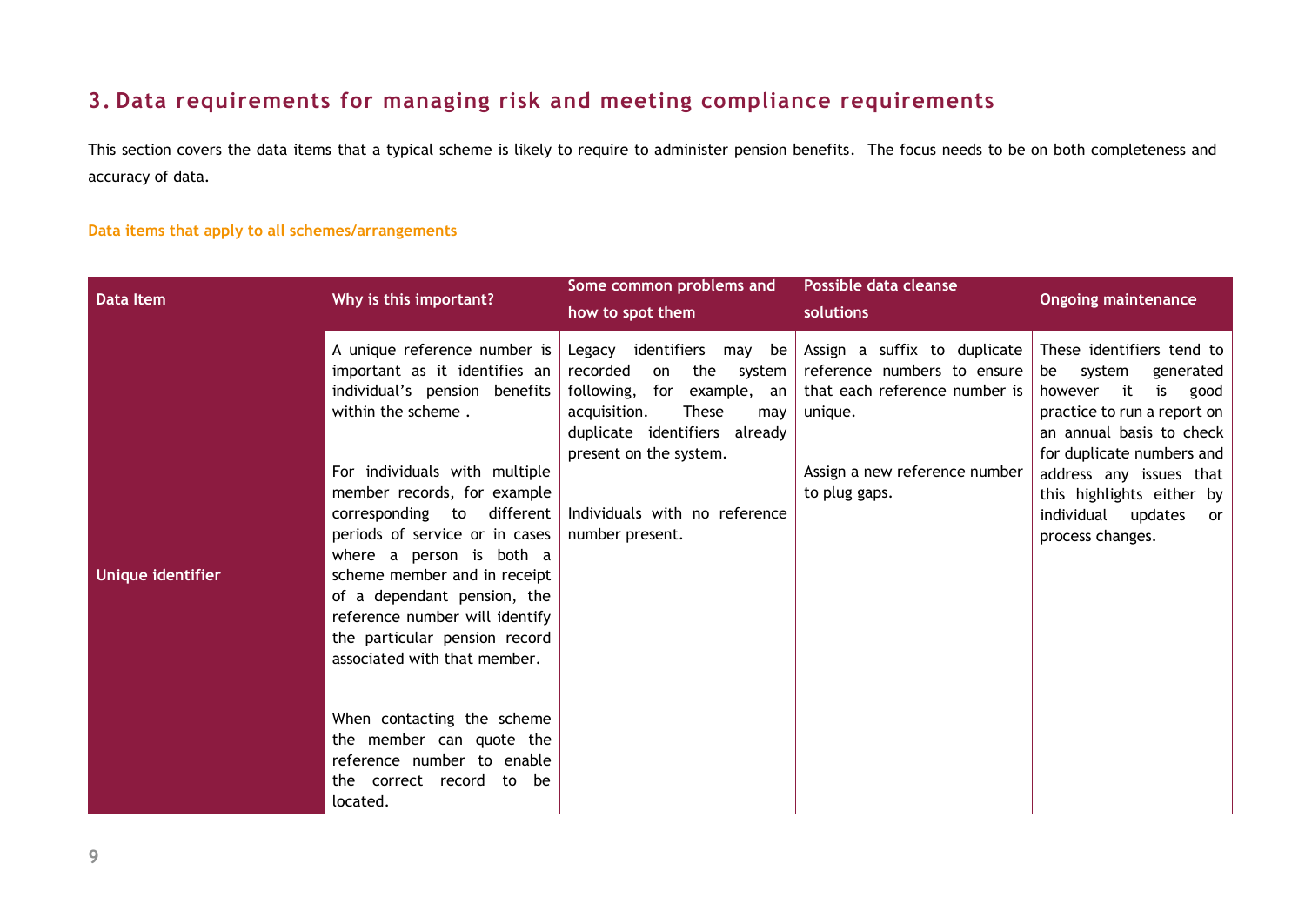| Data Item                                                             | Some common problems and<br>Possible data cleanse                              |                                                                    |                                                      |
|-----------------------------------------------------------------------|--------------------------------------------------------------------------------|--------------------------------------------------------------------|------------------------------------------------------|
| Why is this important?<br>how to spot them                            | solutions                                                                      |                                                                    | <b>Ongoing maintenance</b>                           |
| changes<br>Current surnames and previous<br>Names                     | due<br>to                                                                      | Spouse tracing can link pre and                                    | Administration<br>guidance                           |
| marriage/divorce.<br>surnames.                                        |                                                                                | post marriage name changes.                                        | should be prepared to                                |
|                                                                       | Some names can be transposed                                                   |                                                                    | consistent<br>ensure                                 |
| When contacting the scheme                                            | e.g. Martin Allen or Allen Martin                                              | Automated checks can be                                            | approach adopted.                                    |
| these are often used as part of<br>and difficult to spot.             |                                                                                | applied to identify potentially                                    |                                                      |
| the verification process.                                             | misspelt names.                                                                |                                                                    | It is good practice to                               |
| <b>Surname</b>                                                        | Letters can be transposed in                                                   |                                                                    | prepare a report that                                |
| name.                                                                 |                                                                                |                                                                    | should be run at least once                          |
|                                                                       |                                                                                |                                                                    | a year that is designed to                           |
|                                                                       | Female members may keep                                                        |                                                                    | highlight<br>common                                  |
|                                                                       | their maiden name when they                                                    |                                                                    | problems.                                            |
|                                                                       | marry and change their legal                                                   |                                                                    |                                                      |
|                                                                       | name to that of their spouses.                                                 |                                                                    |                                                      |
| All forenames                                                         | Multiple name variations for<br>Automated                                      | checks<br>be<br>can                                                | Administration<br>guidance                           |
| example James, Jim, Jimmy.                                            |                                                                                | applied to identify common                                         | consistent<br>to ensured                             |
| When contacting the scheme                                            | variants.                                                                      |                                                                    | approach adopted.                                    |
| this is often used as part of the<br>Initials for middle names.       |                                                                                |                                                                    |                                                      |
| verification process.<br>Forename(s)                                  |                                                                                |                                                                    | It is good practice to                               |
| Initial only for forename.                                            |                                                                                |                                                                    | prepare a report that                                |
|                                                                       |                                                                                |                                                                    | should be run at least once                          |
|                                                                       | Change of name as a result of                                                  |                                                                    | a year that is designed to                           |
| change of gender.                                                     |                                                                                |                                                                    | highlight<br>common                                  |
|                                                                       |                                                                                |                                                                    | problems.                                            |
| When contacting the scheme                                            | Some data has made up NINOs.                                                   | Check all NINOs are in standard                                    | The checks outlined in the                           |
| the member can quote their<br>NINO so that it can be used as          | Where the NINO is unknown a                                                    | format of two prefix letters, six<br>numbers and one suffix letter | column<br>setting<br>out<br>possible<br>data cleanse |
|                                                                       |                                                                                |                                                                    | solutions<br>should                                  |
| part of the verification process.<br><b>National Insurance Number</b> | temporary NINO may have been<br>e.g. AB123456C.<br>used with prefix of TN then |                                                                    | be<br>completed<br>at<br>least                       |
| (NINO)<br>Invalid or incorrect NINOs may                              | members six digit date of birth                                                | Only certain combinations of                                       | annually to ensure<br>this                           |
| result in pensioners paying the<br>and sex, e.g. TN123456M.           |                                                                                | prefix letters are permitted.                                      | data adheres<br><b>TPR</b><br>to                     |
| wrong amount of income tax or                                         | Ensure                                                                         | these<br>valid<br>are                                              | guidance<br>record<br>on                             |
| be rejected by HMRC.                                                  | A child in receipt of child's<br>combinations.                                 |                                                                    | keeping.                                             |
|                                                                       | pension may not be allocated a                                                 |                                                                    |                                                      |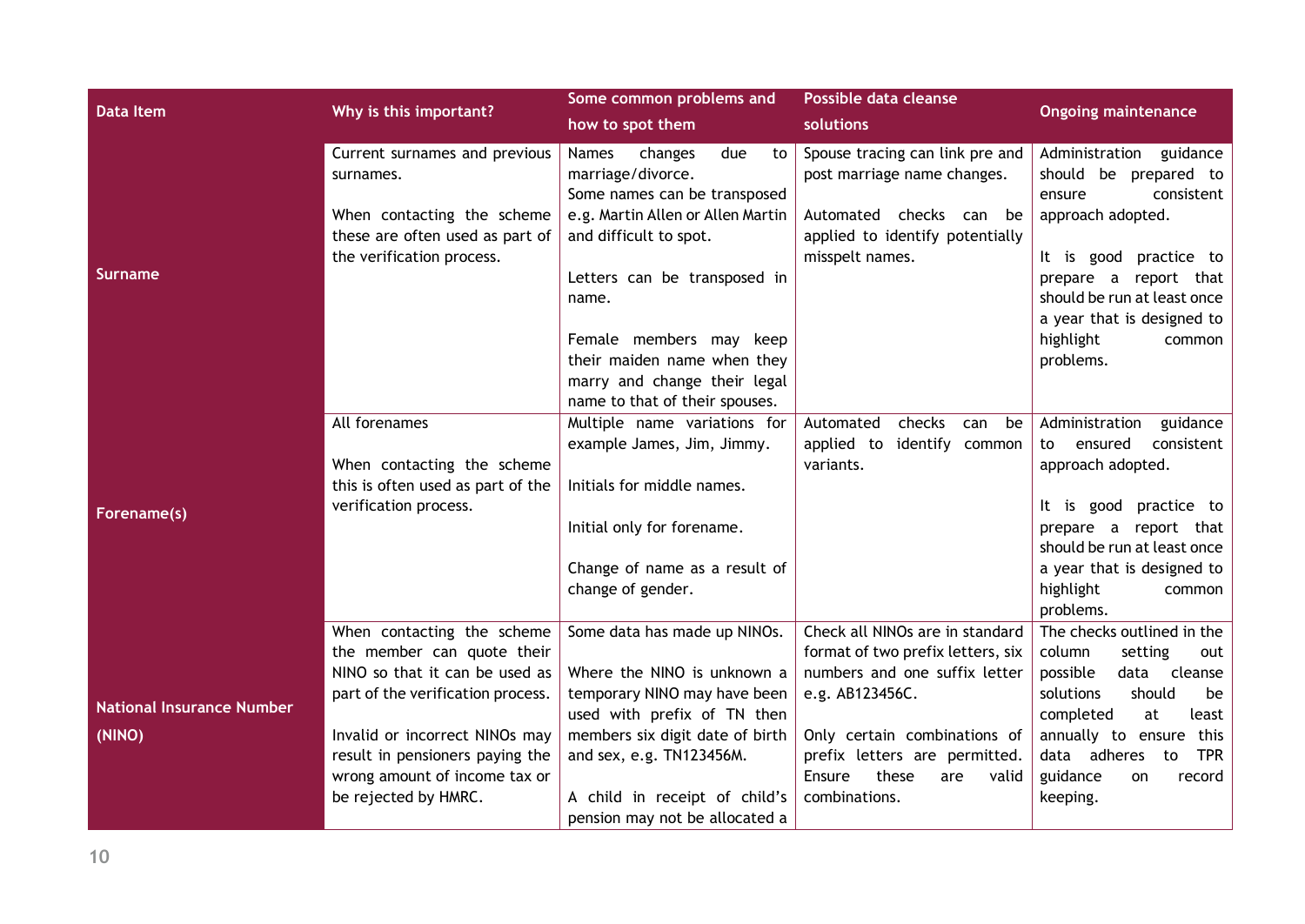| <b>Data Item</b>     |                                  | Some common problems and         | Possible data cleanse             |                                  |
|----------------------|----------------------------------|----------------------------------|-----------------------------------|----------------------------------|
|                      | Why is this important?           | how to spot them                 | solutions                         | <b>Ongoing maintenance</b>       |
|                      |                                  | NINO and either the member's     | NINO numbers follow certain       |                                  |
|                      |                                  | or a temporary NINO is used.     | patterns based on how old they    |                                  |
|                      |                                  |                                  | are. The initial 2 letters can be |                                  |
|                      |                                  | Final letter is excluded.        | a good indicator of a potential   |                                  |
|                      |                                  |                                  | problem with a NINO. e.g. a 50    |                                  |
|                      |                                  | NINOs do get recycled from       | year old will not have a NINO     |                                  |
|                      |                                  | time to time.                    | starting with PS                  |                                  |
|                      | Determines the member's age      | Can be missing or made up.       | Screening<br>for<br>regular       | Date can be validated as         |
|                      | and hence when benefits come     | Where made up they could         | of the same<br>occurrences        | part of regular member           |
|                      | into payment.                    | either be totally random, which  | unusual DOB e.g. 01/01/1910.      | contact and in particular        |
|                      |                                  | is very difficult to spot.       | Screening for any where the       | when the member takes            |
|                      | Also required to value the       | They could all follow the same   | month value is >12.               | their benefits.                  |
|                      | member's benefits e.g transfer   | made up format for example       | When performing match tracing     | The checks outlined in the       |
|                      | values, early/late retirement    | 01/01/1910.                      | consider matches where the        | column<br>setting<br>out         |
| <b>Date of Birth</b> | factors, actuarial calculations. |                                  | month and day could be            | possible<br>data cleanse         |
|                      |                                  | Month and<br>Day<br>be<br>can    | transposed.                       | should<br>solutions<br>be        |
|                      | Date of Birth can also be used   | transposed and depending on      |                                   | completed<br>at<br>least         |
|                      | as an identified/verifier when   | the day (being under 13) can be  | Consider the uniqueness of the    | annually to ensure this          |
|                      | combined with other data         | difficult to spot.               | address<br>and<br>when<br>name    | data adheres to<br><b>TPR</b>    |
|                      | items.                           |                                  | weighting a close but not         | guidance<br>record<br><b>on</b>  |
|                      |                                  | Digits can be transposed in day, | correct DOB match.                | keeping.                         |
|                      |                                  | month or year and difficult to   |                                   |                                  |
|                      |                                  | spot.                            |                                   |                                  |
|                      | Determines GMP pension age       | Administration systems may       | Validate sex against title and    | The checks outlined in the       |
|                      | potentially<br>scheme<br>and     | prevent updates to a member's    | forenames for consistency.        | column<br>setting<br>out         |
|                      | retirement age where these       | sex e.g. following a member      |                                   | possible<br>data cleanse         |
| <b>Sex</b>           | differ prior to equalisation.    | changing their legal sex.        |                                   | solutions<br>should<br>be        |
|                      |                                  |                                  |                                   | least<br>completed<br>at         |
|                      |                                  |                                  |                                   | annually to ensure<br>this       |
|                      |                                  |                                  |                                   | data adheres<br><b>TPR</b><br>to |
|                      |                                  |                                  |                                   | guidance<br>record<br>on         |
|                      |                                  |                                  |                                   | keeping.                         |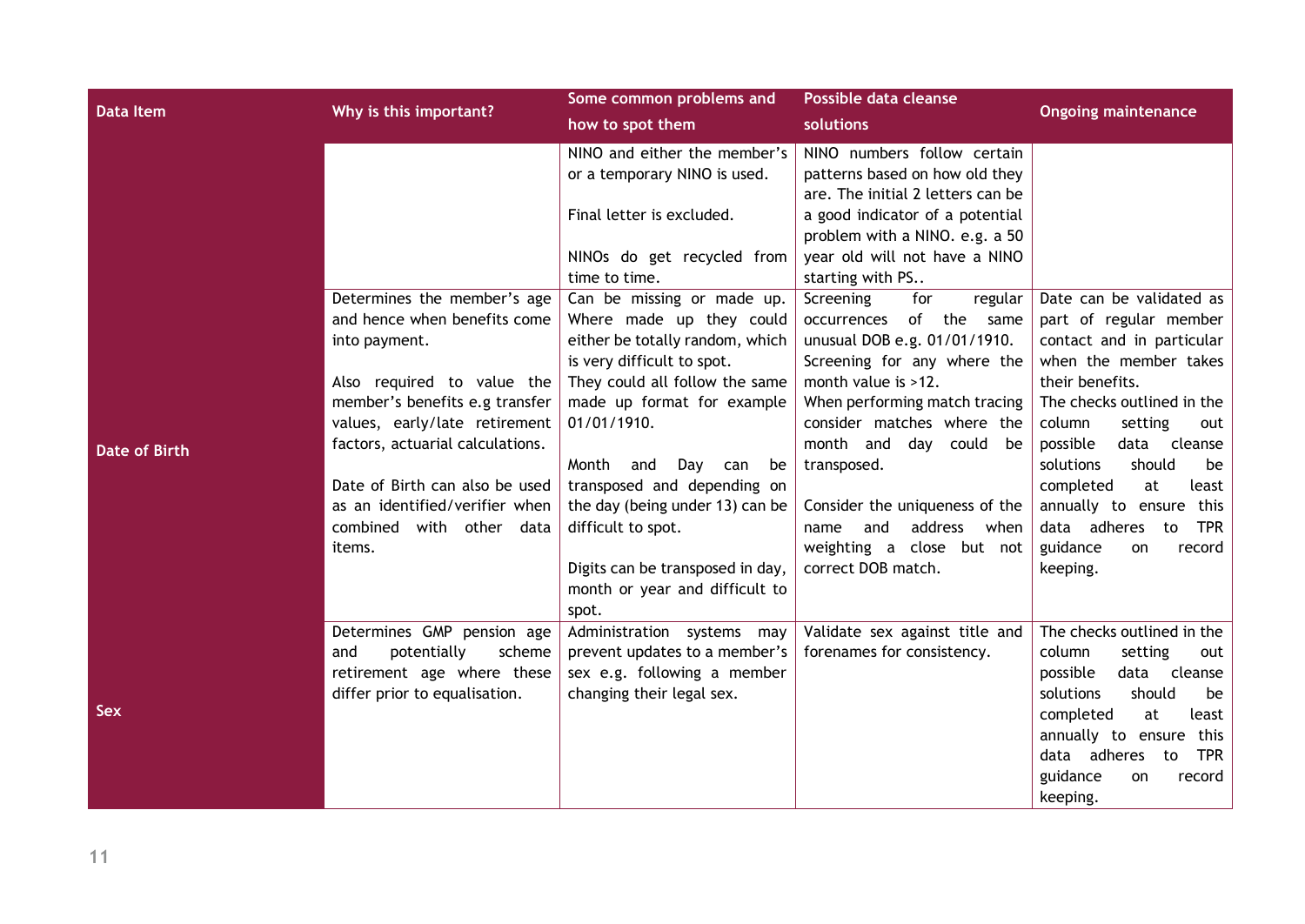| <b>Data Item</b>    |                                                                | Some common problems and                                       | Possible data cleanse                                                                     |                                                                                                              |
|---------------------|----------------------------------------------------------------|----------------------------------------------------------------|-------------------------------------------------------------------------------------------|--------------------------------------------------------------------------------------------------------------|
|                     | Why is this important?                                         | how to spot them                                               | solutions                                                                                 | <b>Ongoing maintenance</b>                                                                                   |
|                     | To prevent personal data being<br>sent to the wrong person the | Missing addresses.                                             | should<br>Data<br>be<br>Postcode<br>Address File (PAF) cleansed                           | Consider regular address<br>screening<br>to<br>ensure                                                        |
|                     | address needs to be current.                                   | Out of date addresses.                                         | prior to other tracing activity.                                                          | addresses are<br>accurate<br>particularly for deferred                                                       |
|                     |                                                                | Incorrectly formatted address,<br>for example abbreviations of | Even where the address held is<br>very old it is possible to trace                        | pensioners<br>and<br>This can be<br>pensioners.                                                              |
| Home address        |                                                                | place names.                                                   | through<br>subjects<br>multiple<br>address changes to reach the<br>current address.       | incorporated<br>into<br>mortality screening.                                                                 |
|                     |                                                                |                                                                | Current addresses can be<br>obtained where there is no last<br>known address, from just a | Royal<br>Mail<br>provide<br>guidance for format of UK<br>mailing addresses which<br>administrators<br>should |
|                     |                                                                |                                                                | name and date of birth or even<br>just a general guide to age.                            | follow when<br>updating<br>addresses.                                                                        |
|                     | Post codes are an important                                    | Post codes do change over                                      | Postcode Address File PAF                                                                 |                                                                                                              |
|                     | data<br>item<br>$\mathsf{in}$<br>contacting                    | time.                                                          | cleanse data before any other                                                             |                                                                                                              |
| Postcode (UK)       | members but can also be used<br>in assessing demographics, for |                                                                | processing.                                                                               |                                                                                                              |
|                     | example, as part of de-risking                                 |                                                                |                                                                                           |                                                                                                              |
|                     | initiatives.                                                   |                                                                |                                                                                           |                                                                                                              |
|                     |                                                                | There is no single international                               | International tracing is a very                                                           | Mail<br>provide<br>Royal                                                                                     |
|                     |                                                                | address database.                                              | specialised activity with data<br>sources<br>and<br>methodology                           | of<br>guidance<br>the<br>appropriate<br>wording to                                                           |
|                     |                                                                | Country's names abbreviated or                                 | varying<br>from<br>country to                                                             | use.                                                                                                         |
| Country (if not UK) |                                                                | misspelt.                                                      | country.                                                                                  |                                                                                                              |
|                     |                                                                | Country should always be in<br>English - for example.          |                                                                                           |                                                                                                              |
|                     |                                                                | Eire should be Republic of<br>Ireland.                         |                                                                                           |                                                                                                              |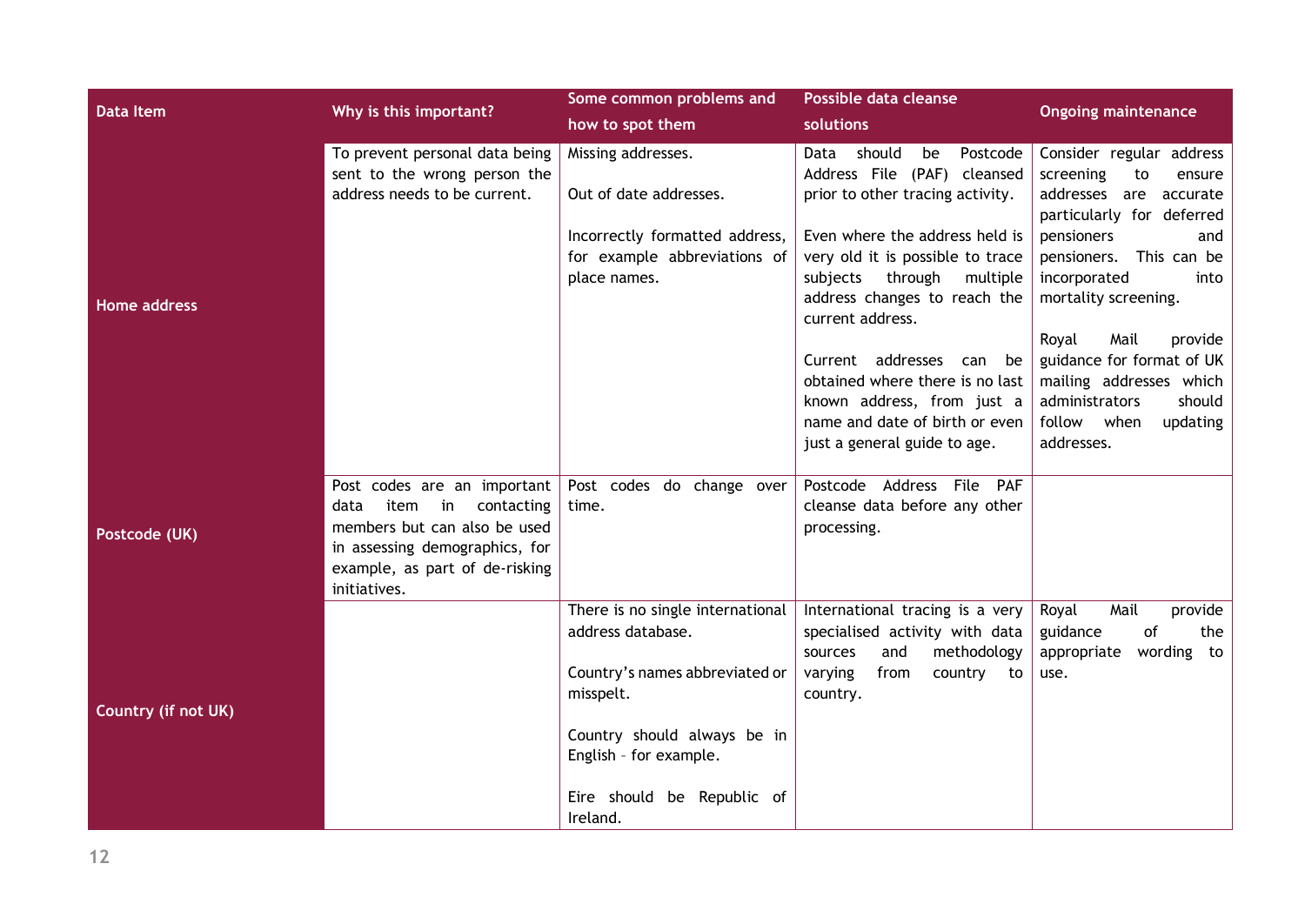| <b>Data Item</b>                                                                   | Why is this important?                                                                                                                        | Some common problems and<br>how to spot them                                                                                        | Possible data cleanse<br>solutions                                                                                              | <b>Ongoing maintenance</b>                                                                              |
|------------------------------------------------------------------------------------|-----------------------------------------------------------------------------------------------------------------------------------------------|-------------------------------------------------------------------------------------------------------------------------------------|---------------------------------------------------------------------------------------------------------------------------------|---------------------------------------------------------------------------------------------------------|
| Area/ZIP code (if not UK)                                                          | This enables correspondence to<br>be delivered promptly.                                                                                      | As these vary from country to<br>country they are difficult to<br>verify.<br>In general the ZIP code will be<br>before the Country. | format<br>of<br>The<br>overseas<br>addresses can be reviewed to<br>ensure consistent format, e.g.<br>ZIP code in separate line. | guidance<br>Administration<br>to verify<br>appropriate<br>format.                                       |
| <b>Membership status</b>                                                           | Membership status can either<br>be recorded as a data item or it<br>can be derived from other data                                            | clear<br>consistent<br>and<br>A<br>understanding of each status is<br>required. For instance should                                 | auditing<br>Regular<br>of<br>the<br>membership status compared<br>with other data fields will                                   | Membership<br>status<br>changes as members leave<br>employment and/or the                               |
| Membership status indicates<br>whether the individual is for                       | items, for instance a member<br>who has retired but who has                                                                                   | an employee whose DB benefits<br>have ceased accrual but where                                                                      | identify members whose status<br>required review and cleansing.                                                                 | pension scheme,<br>take<br>retirement and pass away.                                                    |
| example                                                                            | neither died, transferred-out<br>relinquished<br>otherwise<br>nor                                                                             | a salary link to benefits is<br>maintained be recorded as an                                                                        | Examples of these data fields                                                                                                   | The membership status<br>should be kept up to date                                                      |
| • Active - a current<br>employee contributing (or                                  | benefits would be a<br>their<br>pensioner.                                                                                                    | active member? Would this<br>change is they were also<br>contributing to a separate                                                 | include the presence of leaver<br>details, retirement details,<br>details, transfer-out<br>refund                               | in order to reflect the<br>member's<br>current<br>position.<br>This<br>is best                          |
| having contributions made<br>on their behalf) to the<br>pension scheme             | Membership status is key for<br>database<br>reporting.<br>For<br>instance<br>a<br>report<br>on<br>contribution levels for active              | occupational DC scheme?<br>Where membership status is<br>recorded as a data item then                                               | details and any record of the<br>member's death.                                                                                | achieved<br>through<br>database<br>automated<br>updates<br>part<br>of<br>as<br>member event processing. |
| Deferred - a member who<br>$\bullet$<br>has either left<br>employment or ceased to | members can only be achieved<br>if it is possible to identify which<br>members are in active service.                                         | care needs to be taken to<br>ensure that membership status<br>is consistent with key dates and<br>other data sets and with the      |                                                                                                                                 |                                                                                                         |
| be an active member<br>whilst remaining in<br>employment, with an                  | Membership status and changes<br>to membership status are a key<br>scheme's<br>of<br>indicator<br>$\mathsf{a}$<br>maturity. Membership status | Last Status Event data item.                                                                                                        |                                                                                                                                 |                                                                                                         |
| entitlement to a deferred<br>pension from the scheme                               | can also be used to plan for<br>administration workloads and<br>administration costs.                                                         |                                                                                                                                     |                                                                                                                                 |                                                                                                         |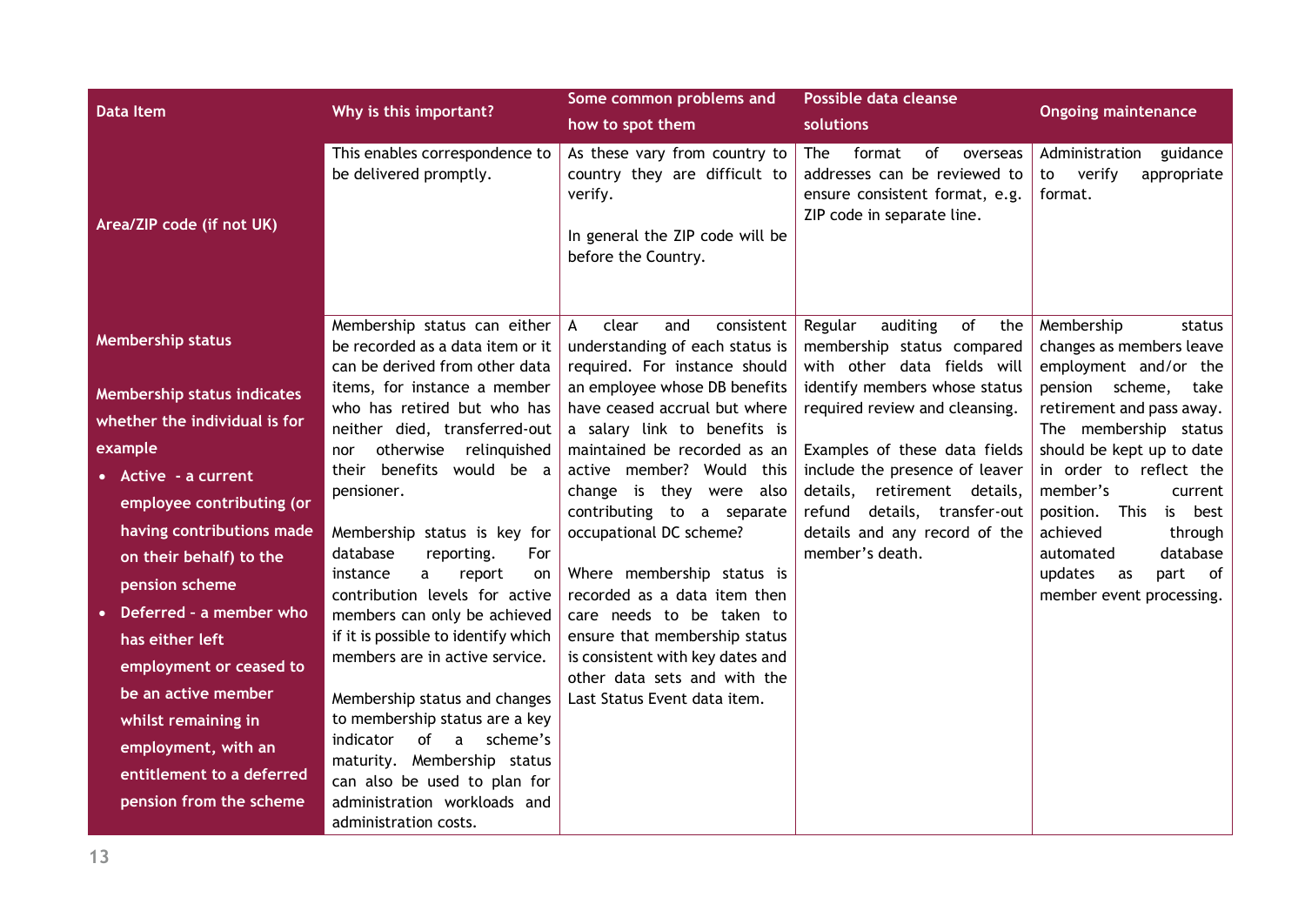| <b>Data Item</b>                                                                                                                                                                                                                  | Why is this important?                                                                                                                                                                                                                                                                                                                   | Some common problems and<br>how to spot them                                                                                                 | Possible data cleanse<br>solutions                                                                                                                                | <b>Ongoing maintenance</b>                                                                           |
|-----------------------------------------------------------------------------------------------------------------------------------------------------------------------------------------------------------------------------------|------------------------------------------------------------------------------------------------------------------------------------------------------------------------------------------------------------------------------------------------------------------------------------------------------------------------------------------|----------------------------------------------------------------------------------------------------------------------------------------------|-------------------------------------------------------------------------------------------------------------------------------------------------------------------|------------------------------------------------------------------------------------------------------|
| Pensioner - a member<br>currently receiving a<br>pension from the scheme<br>Dependant pensioner - an<br>$\bullet$<br>individual currently<br>receiving benefits<br>following the death of a<br>member                             |                                                                                                                                                                                                                                                                                                                                          |                                                                                                                                              |                                                                                                                                                                   |                                                                                                      |
| Last status event - the event<br>that caused the most recent<br>change to membership status.<br>For example for Deferred<br>members last status events<br>might include redundancy,<br>resigned, opted-out and<br>scheme closure. | This is particularly relevant to<br>no liability members as it<br>records whether the member<br>took a refund, transferred their<br>benefits, commuted benefits to<br>cash or died. It could also be<br>used to identify members made<br>redundant (which might have a<br>bearing on benefit entitlement)<br>and ill-health retirements. | The main issue is last status<br>events that are inconsistent<br>with the membership status or<br>are inconsistent with other<br>data items. | Inconsistent last status events<br>can be identified through a<br>data audit. Individual reviews<br>of the cases cited will identify<br>where changes are needed. | Last status event should<br>updated whenever<br>be<br>there is a change to the<br>membership status. |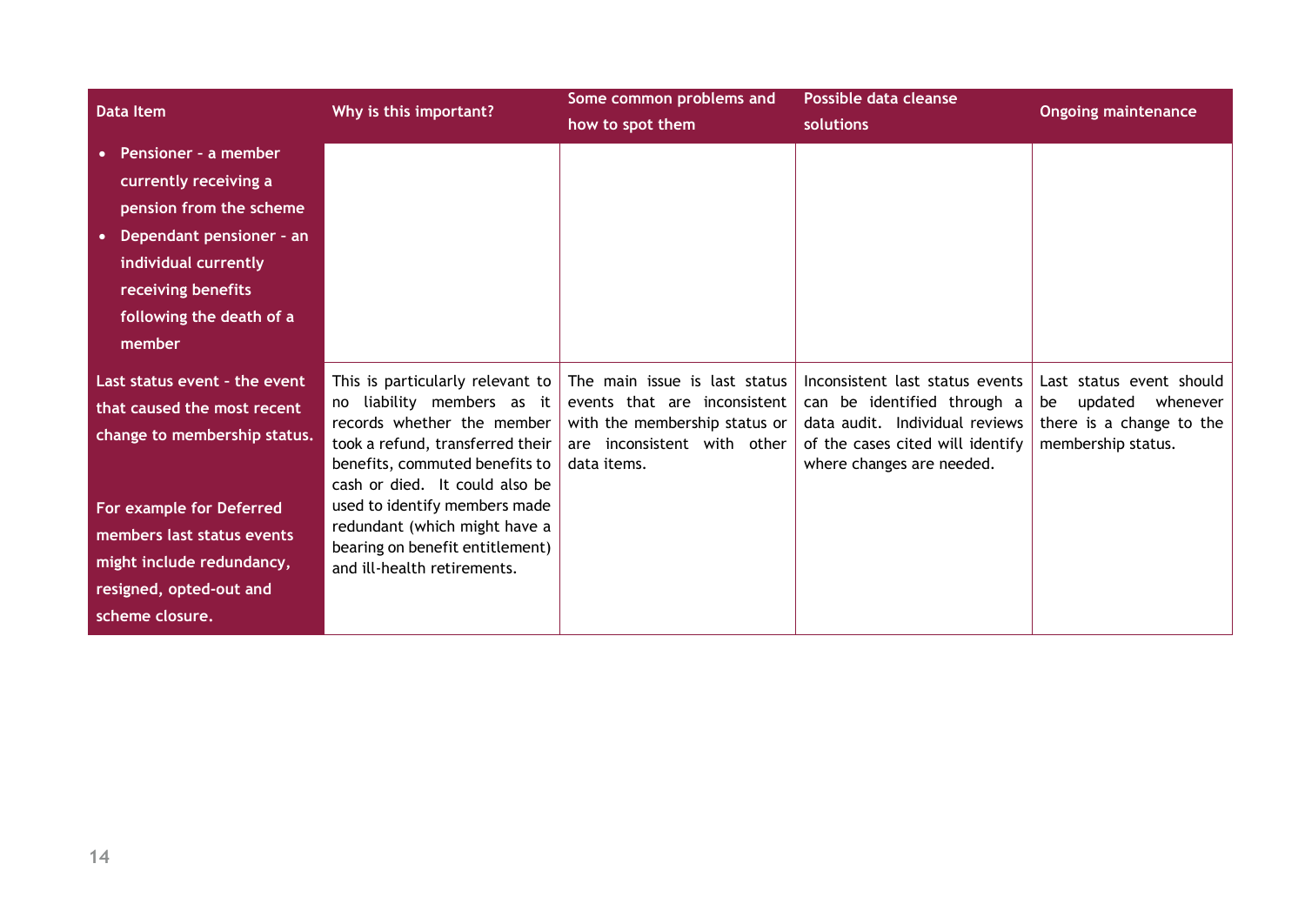| <b>Data Item</b>     | Why is this important?                                                                                                                                                                                                                                                                                                      | Some common problems and<br>how to spot them                                                                                                                                                                                                                                     | Possible data cleanse<br>solutions                                                                                                                                                                                                                    | <b>Ongoing maintenance</b>                                                                                                                                                                                                                                                                     |
|----------------------|-----------------------------------------------------------------------------------------------------------------------------------------------------------------------------------------------------------------------------------------------------------------------------------------------------------------------------|----------------------------------------------------------------------------------------------------------------------------------------------------------------------------------------------------------------------------------------------------------------------------------|-------------------------------------------------------------------------------------------------------------------------------------------------------------------------------------------------------------------------------------------------------|------------------------------------------------------------------------------------------------------------------------------------------------------------------------------------------------------------------------------------------------------------------------------------------------|
| Date joined employer | be relevant for<br>This can<br>calculating maximum benefits<br>under the old Inland Revenue<br>maximum benefit regime, and<br>depending on scheme rules,<br>determining<br>benefits<br>an<br>individual is entitled to under<br>the scheme.                                                                                 | For members employed by<br>organisations<br>that<br>were<br>acquired by the employer then<br>the date started employment<br>may record the date of<br>acquisition rather than their<br>original date of employment.                                                              | For recent leavers it may be<br>possible to confirm the correct<br>date the member joined the<br>employer from the HR or<br>payroll record. Failing this it<br>will be necessary to review the<br>member file to confirm their<br>employment history. | The extent to which it may<br>be necessary to cleanse<br>and maintain this data<br>item may be impacted by<br>requirements<br>the<br>$\circ$ of<br>pension dashboard and so<br>should<br>be kept under<br>review.                                                                              |
|                      | Some schemes may record both<br>Date Joined Scheme (DJS) and<br>Pensionable<br>Service<br>Date<br>Commenced (DPSC). Where<br>both are present then schemes<br>need to understand which of<br>these corresponds to the start<br>of accrual.                                                                                  | Schemes<br>should<br>have<br>a<br>consistent approach to the<br>recording of service dates. If<br>one group of acquired members<br>use DPSC for the date accrual<br>started and DJS for the date of<br>acquisition then this same<br>approach should be used for all<br>members. | For contracted-out<br>pension<br>scheme membership it may<br>have been possible to validate<br>pensionable service<br>dates<br>against HMRC records as part of<br>work carried out on GMP<br>reconciliations.<br>It may also be possible to for       | Date joined scheme would<br>be set when the member<br>was first admitted to the<br>pension scheme.<br><b>This</b><br>might be<br>through<br>an<br>interface<br>from<br>the<br>employer's HR or payroll<br>system<br>from<br>the<br><b>or</b><br>mapping of<br>data<br>for<br>acquired members. |
| Date joined scheme   | For instance, for members in<br>acquired sections, one of these<br>dates might be the date of<br>acquisition or for members with<br>re-instated benefits then one of<br>these dates might be the date<br>of re-instatement.<br>In both<br>these scenarios the earlier date<br>will be the correct Membership<br>Start Date. |                                                                                                                                                                                                                                                                                  | pension scheme membership to<br>be validated against pension<br>contribution records.<br>If not, it may be necessary to<br>review member files to fill any<br>gaps in the scheme membership<br>and employment histories.                              |                                                                                                                                                                                                                                                                                                |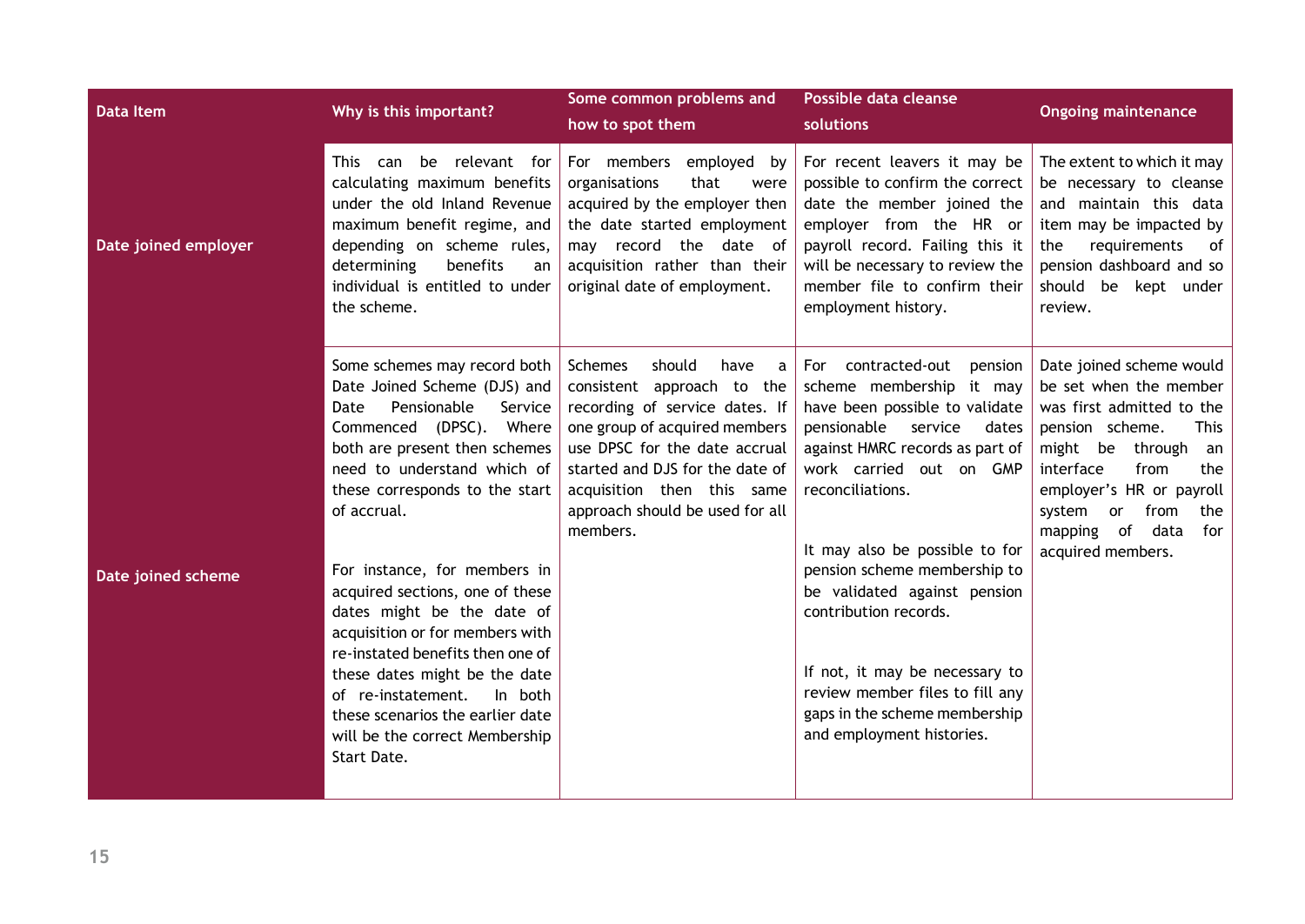| Data Item              | Why is this important?                                                                                                                                                                                                                                        | Some common problems and<br>how to spot them                                                                                                                                                                                                                                                                                                                                                                                                                                                | Possible data cleanse<br>solutions | <b>Ongoing maintenance</b>                                                                                                                                                                                                                                                                             |
|------------------------|---------------------------------------------------------------------------------------------------------------------------------------------------------------------------------------------------------------------------------------------------------------|---------------------------------------------------------------------------------------------------------------------------------------------------------------------------------------------------------------------------------------------------------------------------------------------------------------------------------------------------------------------------------------------------------------------------------------------------------------------------------------------|------------------------------------|--------------------------------------------------------------------------------------------------------------------------------------------------------------------------------------------------------------------------------------------------------------------------------------------------------|
|                        | Another scenario might be<br>a member<br>where<br>initially<br>life<br>joined<br>for<br>insurance<br>purposes only and then later<br>started to accrue pension<br>benefits. In this scenario the<br>later date would be the correct<br>Membership Start Date. |                                                                                                                                                                                                                                                                                                                                                                                                                                                                                             |                                    |                                                                                                                                                                                                                                                                                                        |
| <b>Date of Leaving</b> | Determines the number of<br>years' of pensionable service an $ $<br>individual has in the scheme<br>and<br>hence<br>generally<br>determines the pension to<br>which the member is entitled.                                                                   | Where members have retired<br>from active service, date of<br>leaving may not have been<br>populated.<br>For members who did not<br>return to employment following<br>maternity leave or unpaid leave<br>then care should be taken as to<br>whether membership ceased<br>when non-pensionable leave<br>started or when it was<br>confirmed that they would not<br>return to employment.<br>Date of leaving may be missing<br>for members who left service<br>prior to computerised records. | As above                           | Date of leaving would be<br>set when the member<br>ceases accrual. This would<br>most likely be through an<br>interface<br>from<br>the<br>employer's HR or payroll<br>system or may also arise<br>through a database update<br>should, for instance, there<br>be a bulk transfer to<br>another scheme. |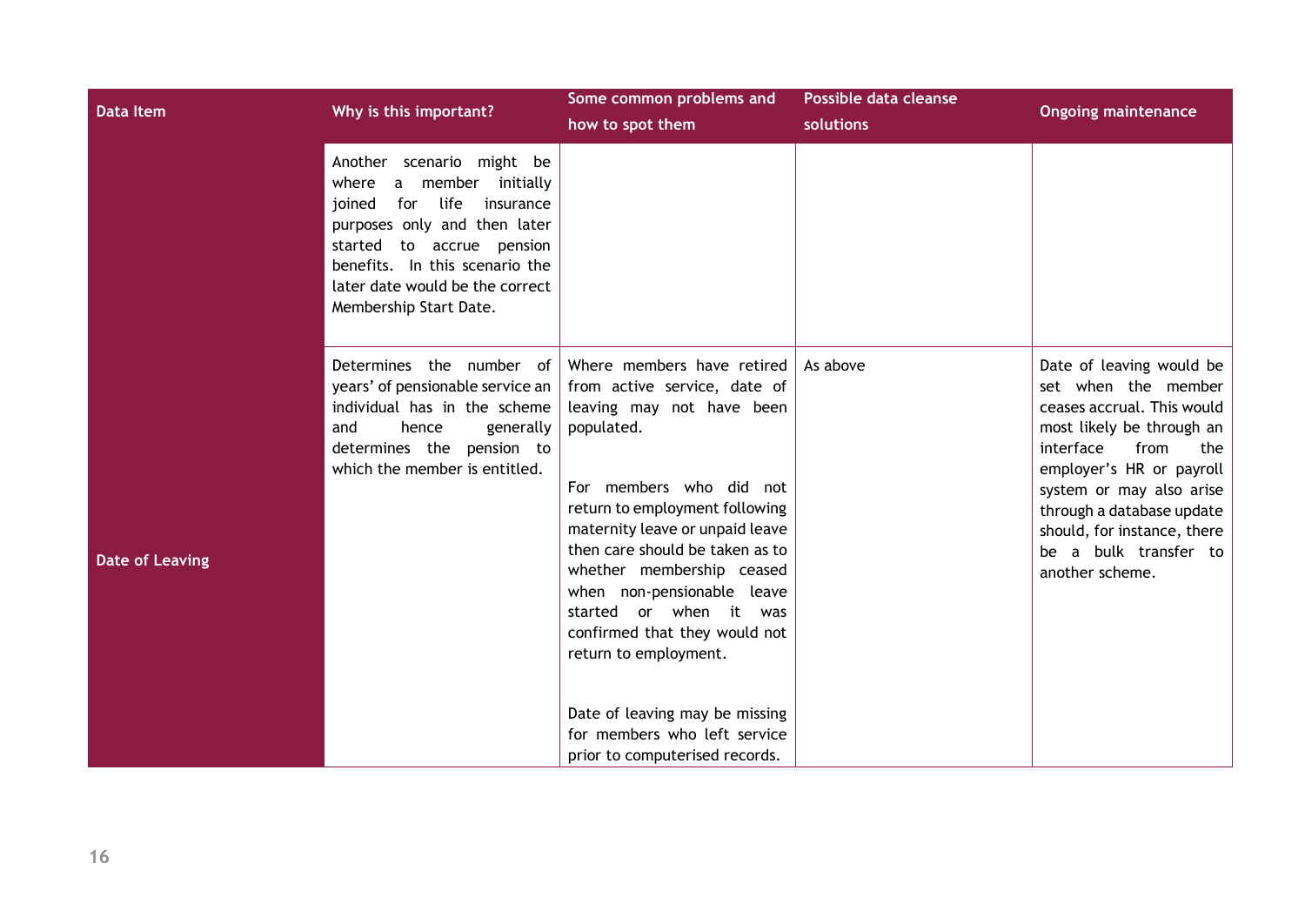| <b>Data Item</b>             | Why is this important?                                                                                                                                                                                                                                                                                                                                                                                                                                  | Some common problems and<br>how to spot them                                                                                                                                                                                                                                                 | Possible data cleanse<br>solutions                                                                                                                                                                                                                                                                                                                                                                                | <b>Ongoing maintenance</b>                                                                                                                                                                                                                                                             |
|------------------------------|---------------------------------------------------------------------------------------------------------------------------------------------------------------------------------------------------------------------------------------------------------------------------------------------------------------------------------------------------------------------------------------------------------------------------------------------------------|----------------------------------------------------------------------------------------------------------------------------------------------------------------------------------------------------------------------------------------------------------------------------------------------|-------------------------------------------------------------------------------------------------------------------------------------------------------------------------------------------------------------------------------------------------------------------------------------------------------------------------------------------------------------------------------------------------------------------|----------------------------------------------------------------------------------------------------------------------------------------------------------------------------------------------------------------------------------------------------------------------------------------|
| <b>Scheme section</b>        | A code or flag that records<br>which section of the scheme<br>the member is in. From this<br>code the basis for calculating<br>pension contributions can be<br>determined as well as the basis<br>determining<br>pension<br>for<br>scheme benefits.<br>Scheme<br>section<br>may<br>be<br>recorded<br>history,<br>as<br>a<br>reflecting<br>changes<br>to<br>a<br>member's benefits (such as a<br>change from final salary<br>benefits to CARE benefits). | The scheme code may be<br>missing or inconsistent with<br>other data items such as service<br>dates or the pension elements.                                                                                                                                                                 | A data audit could identify<br>members whose contributions<br>and/or<br>benefits<br>are<br>inconsistent with the scheme<br>section code.<br>Individual<br>reviews of these cases would be<br>required to cleanse the data.<br>members<br>For<br>active<br>comparison of scheme section<br>with the records held by HR and<br>payroll might also identify<br>cases that require review.                            | The scheme section should<br>only be updated when<br>their<br>pension<br>benefits<br>have changed.<br>Schemes<br>flexible<br>with<br>benefits<br>allowing<br>members<br>to<br>adjust contribution rates<br>and benefit accrual may<br>require annual updates to<br>the scheme section. |
| <b>Contributions history</b> | A record of contributions<br>employer<br>(employee,<br>and<br>AVCs) is required for processing<br>refunds of contributions, and<br>for DB schemes is commonly<br>refunded on death after leaving<br>but before retirement. It can<br>also be used to validate a<br>member's service period and<br>for some schemes may be<br>required for the calculation<br>benefit underpins.                                                                         | Missing contributions can be<br>identified<br>by<br>comparing<br>service dates and temporary<br>absence records with the<br>contributions history.<br>It should also be possible to<br>validate pension contributions<br>against a member's scheme<br>section history and salary<br>history. | Recent pension contributions<br>can be cleansed using payroll<br>records.<br>Pension contribution history is a<br>record of contributions actually<br>paid at a given point in time. It<br>follows that recreating a<br>pension contribution history<br>using the scheme<br>section<br>record and salary history to fill<br>gaps and create an idealized<br>contribution history may be<br>contrary to this goal. | An automated interface<br>between payroll and the<br>administration<br>pensions<br>system should be used to<br>update the contributions<br>history.                                                                                                                                    |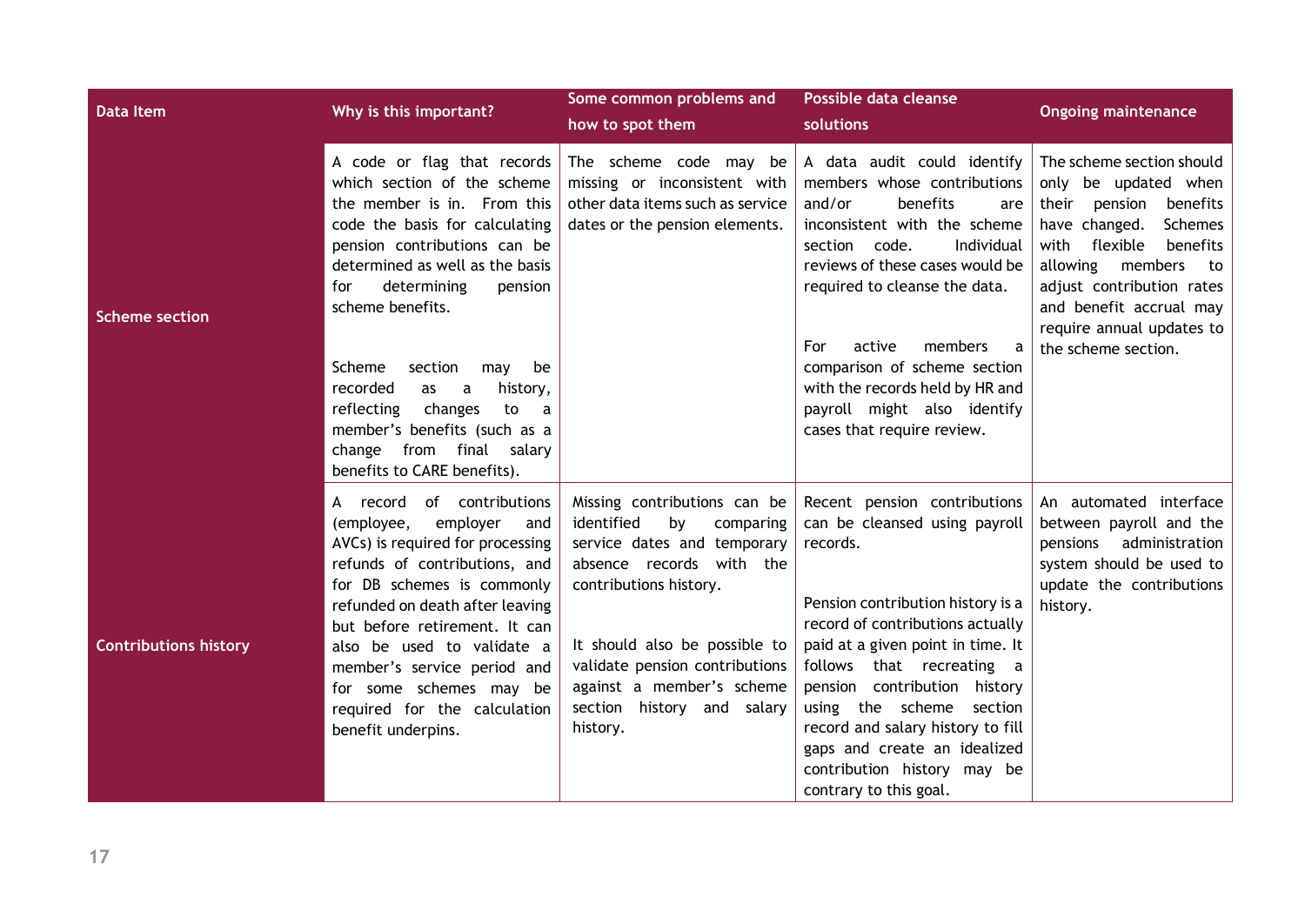| <b>Data Item</b>                   | Why is this important?                                                                                                                                                                                                         | Some common problems and<br>how to spot them                                                                                                                                                                                    | Possible data cleanse<br>solutions                                                                                                                                                                                                                                | <b>Ongoing maintenance</b>                                                                                                                                           |
|------------------------------------|--------------------------------------------------------------------------------------------------------------------------------------------------------------------------------------------------------------------------------|---------------------------------------------------------------------------------------------------------------------------------------------------------------------------------------------------------------------------------|-------------------------------------------------------------------------------------------------------------------------------------------------------------------------------------------------------------------------------------------------------------------|----------------------------------------------------------------------------------------------------------------------------------------------------------------------|
|                                    |                                                                                                                                                                                                                                | More recent contributions can<br>be validated against payroll<br>records.                                                                                                                                                       |                                                                                                                                                                                                                                                                   |                                                                                                                                                                      |
| <b>Salary and earnings history</b> | Salary and earnings history are<br>used to calculate pension<br>benefits for DB members. Life<br>benefits<br>and<br>the<br>cover<br>premiums for these would also<br>be derived from the salary<br>history.                    | Common<br>problems<br>include<br>salary<br>duplicate<br>entries,<br>missing salary entries and<br>salaries recorded under the<br>wrong heading (for example<br>pensionable salary recorded<br>under basic salary).              | Missing salaries and earnings<br>records from recent years can<br>be cleansed<br>using payroll<br>records.                                                                                                                                                        | An automated interface<br>between payroll/HR and<br>the<br>pensions<br>administration<br>system<br>should be used to update<br>the salary and earnings<br>histories. |
| <b>Date of Retirement</b>          | <b>The</b><br>which<br>date<br>the<br>on<br>member's pension<br>benefits<br>came into payment.<br>This date may be used to<br>determine whether a pro rata<br>should be applied to pension<br>increases and is also a key data | freedoms<br>Pension<br>have<br>resulted<br>in some members<br>taking<br>succession<br>a<br>0f<br>crystalisation events. For such<br>members<br>schemes<br>should<br>define what constitutes the<br>member's date of retirement. | For recent retirements date of<br>retirement could be validated<br>against<br>pensioner<br>payroll<br>records. For older retirements<br>checks could be done to ensure<br>the date of retirement is<br>consistent with date of leaving<br>and other scheme dates. | Date of retirement would<br>be set when the member's<br>retirement is processed<br>and would be set through<br>the data updates following<br>retirement processing.  |
|                                    | item when auditing pension<br>benefits.                                                                                                                                                                                        | Some schemes do not permit<br>deferred members to postpone<br>retirement after NRD. For such<br>date of retirement<br>cases<br>should be no later than NRD.                                                                     |                                                                                                                                                                                                                                                                   |                                                                                                                                                                      |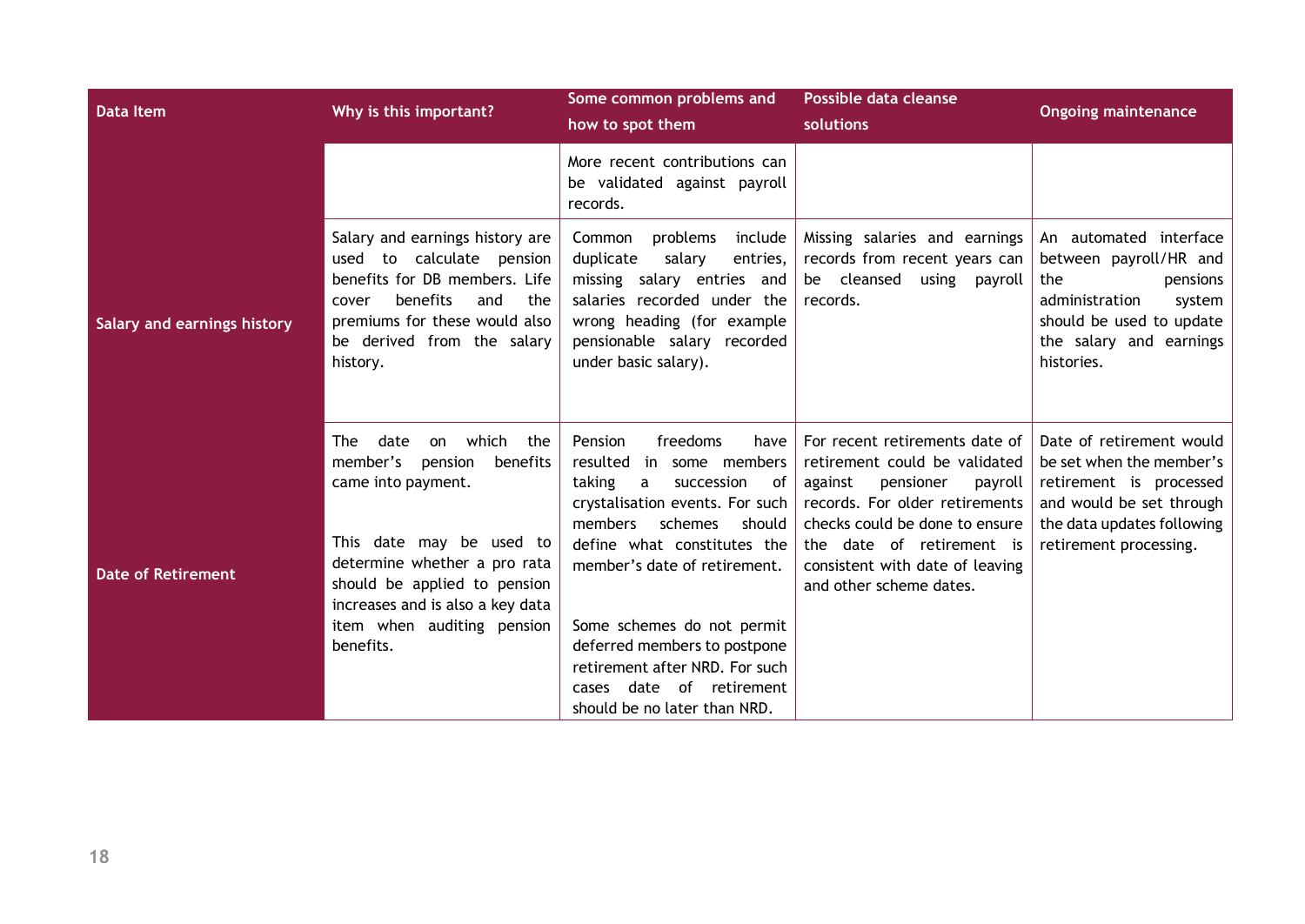| <b>Data Item</b>     | Why is this important?                                                                                                                                                                                                                                                                                                                                                                                 | Some common problems and<br>how to spot them                                                                                                                                                                                                                                                                                                                                                                                 | Possible data cleanse<br>solutions                                                                                                                                                                                                                                         | <b>Ongoing maintenance</b>                                                                                                                                                                                                                                                                                                                      |
|----------------------|--------------------------------------------------------------------------------------------------------------------------------------------------------------------------------------------------------------------------------------------------------------------------------------------------------------------------------------------------------------------------------------------------------|------------------------------------------------------------------------------------------------------------------------------------------------------------------------------------------------------------------------------------------------------------------------------------------------------------------------------------------------------------------------------------------------------------------------------|----------------------------------------------------------------------------------------------------------------------------------------------------------------------------------------------------------------------------------------------------------------------------|-------------------------------------------------------------------------------------------------------------------------------------------------------------------------------------------------------------------------------------------------------------------------------------------------------------------------------------------------|
| <b>Date of Death</b> | on which<br><b>The</b><br>date<br>the<br>member/dependant died.<br>This date will be used to<br>determine<br>the<br>date<br>of<br>commencement of any spouse's<br>pension and how that impacts<br>on future pension increases.<br>Even in cases where no further<br>benefits are due, data relating<br>to past death cases can be<br>important in de-risking activity.<br>Knowing the date of death is | In the majority of cases, the<br>date of death will initially form<br>part of the notification and<br>then verified by receipt of the<br>death certificate.<br><b>Sometimes</b><br>however<br>the<br>administrator becomes aware<br>of the death through mortality<br>screening or a certificates of<br>existence exercise.<br>These types of cases need to be<br>managed until a confirmed date<br>of death is established. | Incorrect dates of death are<br>actually very hard to identify.<br>The checks to undertake would<br>be very similar to those<br>required for date of birth which<br>would involve looking for dates<br>which would appear to be<br>dummy data such as 1st<br>January 1900. | The approach taken may<br>vary as follows:<br>Where there is a high<br>degree of certainty<br>that the member has<br>died, a copy of the<br>death certificate can<br>be requested from the<br><b>GRO</b><br>Where the death is<br>less certain then a<br>first step may be to<br>issue a verification<br>letter to the<br>last<br>known address |
|                      | also important in assessing<br>whether there has been any<br>overpayment of pension and<br>therefore a requirement to<br>reclaim.                                                                                                                                                                                                                                                                      |                                                                                                                                                                                                                                                                                                                                                                                                                              |                                                                                                                                                                                                                                                                            | There are other options<br>that could be considered<br>for example if there is a<br>pensioner<br>retired<br>or<br>employee association they<br>may be able to provide<br>support.                                                                                                                                                               |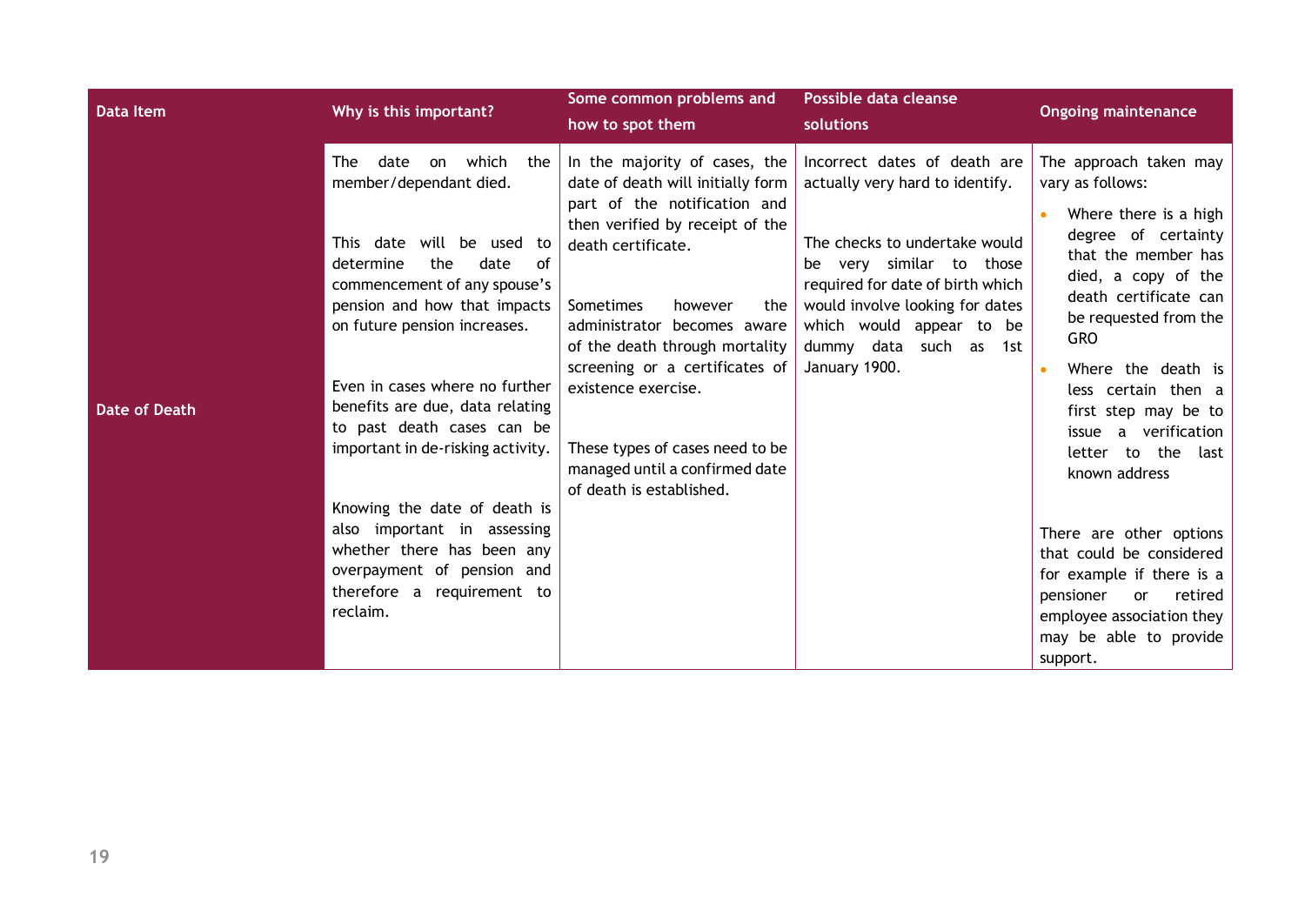| Data Item                                             | Why is this important?                                                                                                                                                                                                      | Some common problems and<br>how to spot them                                                | Possible data cleanse<br>solutions                                                                                                                         | <b>Ongoing maintenance</b>                                                                                                                                     |
|-------------------------------------------------------|-----------------------------------------------------------------------------------------------------------------------------------------------------------------------------------------------------------------------------|---------------------------------------------------------------------------------------------|------------------------------------------------------------------------------------------------------------------------------------------------------------|----------------------------------------------------------------------------------------------------------------------------------------------------------------|
| <b>Benefit Crystallisation Event</b><br>(BCE) details | BCE<br>their<br>Members<br>use<br>information to manage their<br>position in relation to the<br>Lifetime Allowance. There are<br>also legislative requirements in<br>relation to providing members<br>with BCE information. | BCE data should only exist for<br>members who retired or died on<br>or after 06 April 2006. | A report should be run to check<br>that the records for all<br>members who retired or died on<br>after the 06 April 2006<br>or<br>contain BCE information. | Both<br>manual<br>and<br>automated<br>routines<br>should<br>include<br>the<br>calculation,<br>and<br>communication<br>updating of relevant BCE<br>information. |
|                                                       | For example, for pensioners<br>who retired on or after the 6th<br>2006<br>there<br>is a<br>April<br>requirement to notify them of<br>their BCE on an annual basis.                                                          |                                                                                             |                                                                                                                                                            |                                                                                                                                                                |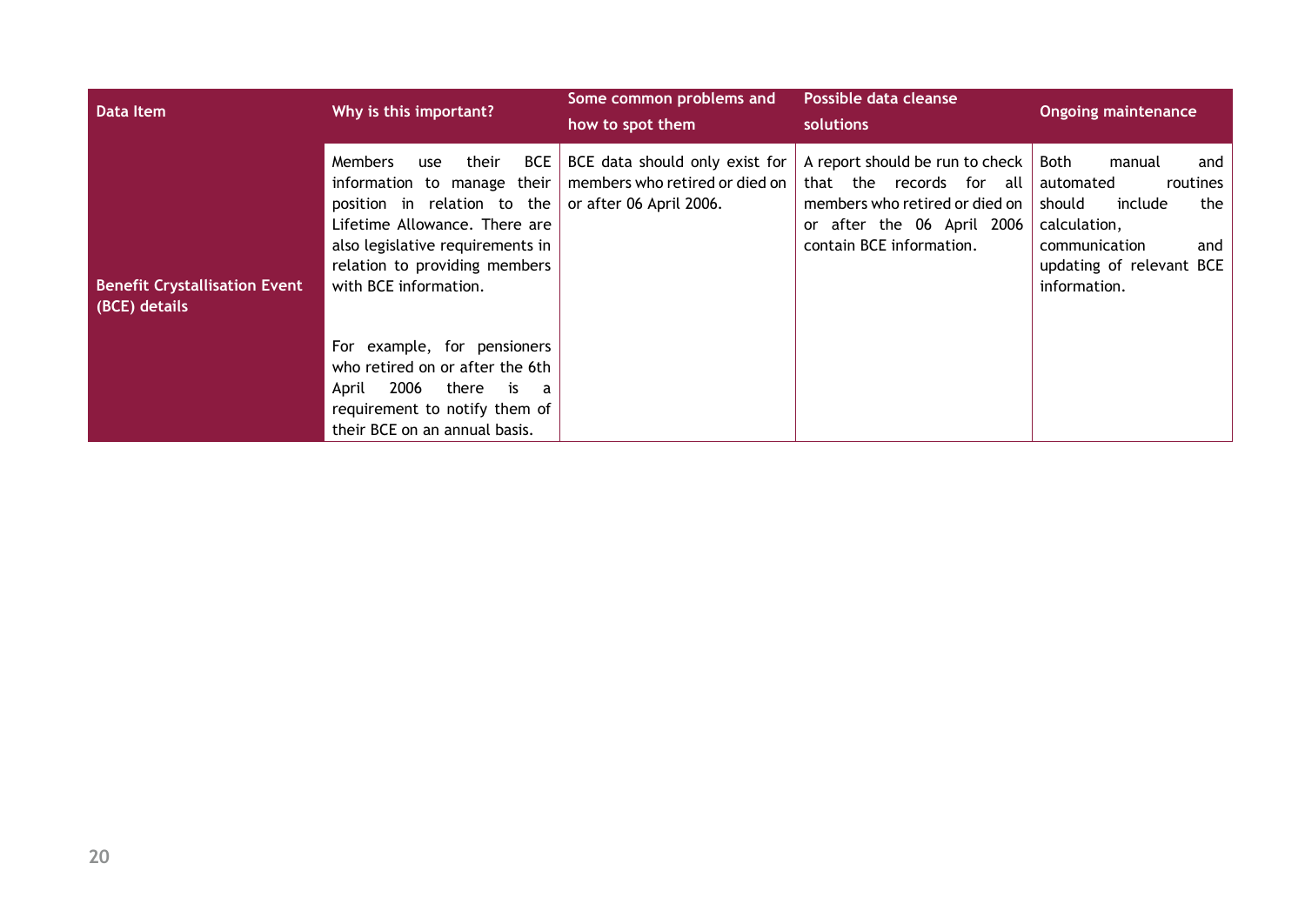#### **Data items specific to DB schemes**

| Data Item                     | Why is this important?                                                                                                                                                                                                                                               | Some common problems                                                                                                                                                                                                                                                                                                                                                                                                                                                                                                                                                                                                                                                                                                                                                       | Possible data cleanse                                                                                                                                                                                                                                                                                                                                                                                                                                                                                                                                                                                                                                                              | <b>Ongoing maintenance</b>                                                                                                                                                                                                     |
|-------------------------------|----------------------------------------------------------------------------------------------------------------------------------------------------------------------------------------------------------------------------------------------------------------------|----------------------------------------------------------------------------------------------------------------------------------------------------------------------------------------------------------------------------------------------------------------------------------------------------------------------------------------------------------------------------------------------------------------------------------------------------------------------------------------------------------------------------------------------------------------------------------------------------------------------------------------------------------------------------------------------------------------------------------------------------------------------------|------------------------------------------------------------------------------------------------------------------------------------------------------------------------------------------------------------------------------------------------------------------------------------------------------------------------------------------------------------------------------------------------------------------------------------------------------------------------------------------------------------------------------------------------------------------------------------------------------------------------------------------------------------------------------------|--------------------------------------------------------------------------------------------------------------------------------------------------------------------------------------------------------------------------------|
|                               |                                                                                                                                                                                                                                                                      | and how to spot them                                                                                                                                                                                                                                                                                                                                                                                                                                                                                                                                                                                                                                                                                                                                                       | solutions                                                                                                                                                                                                                                                                                                                                                                                                                                                                                                                                                                                                                                                                          |                                                                                                                                                                                                                                |
| <b>Normal Retirement Date</b> | The date specified in the<br>pension scheme rules at<br>which a member would<br>normally retire.<br>There might be multiple<br>dates if, as a consequence of<br>equalisation<br>$d$ ifferent  <br>tranches of benefits have<br>different normal retirement<br>dates. | Normal Retirement Date may<br>be held as a data item or<br>derived from the member's<br>date of birth and Normal<br>Retirement Age (as defined<br>in the scheme rules).<br>Where it is held as a data<br>item, checks should<br>be<br>carried out to ensure it is<br>with<br>scheme<br>consistent<br>being mindful of<br>rules,<br>recent changes that may<br>have been introduced by age<br>discrimination legislation.<br>Particular care is needed<br>where<br>schemes<br>have<br>equalised retirement age<br>resulting in some members<br>having different tranches of<br>pension payable (without<br>reduction<br>for<br>early<br>retirement) from different<br>dates.<br>However<br>such<br>members would generally<br>have only a single Normal<br>Retirement Date. | member's<br>The<br>Normal<br>Retirement Age<br>can be<br>validated based<br>on the<br>scheme rules.<br>A one off exercise should be<br>undertaken to ensure the<br>administrator<br>understands<br>the<br>correct<br>normal<br>retirement dates and the<br>records hold the correct<br>dates. It is normally possible<br>to identify members where<br>different dates apply due to<br>category code and it is then<br>good practice to ensure these<br>are being correctly applied as<br>part of any calculation<br>routines.<br>Any discrepancies identified<br>should be investigated and, if<br>benefit<br>necessary,<br>rectification exercises will<br>need to be undertaken. | As the majority of DB<br>schemes are now closed to<br>new entrants, once this<br>exercise has been completed<br>once it is unlikely it will need<br>to be done again unless day<br>to day processing highlights<br>any issues. |
|                               |                                                                                                                                                                                                                                                                      |                                                                                                                                                                                                                                                                                                                                                                                                                                                                                                                                                                                                                                                                                                                                                                            |                                                                                                                                                                                                                                                                                                                                                                                                                                                                                                                                                                                                                                                                                    |                                                                                                                                                                                                                                |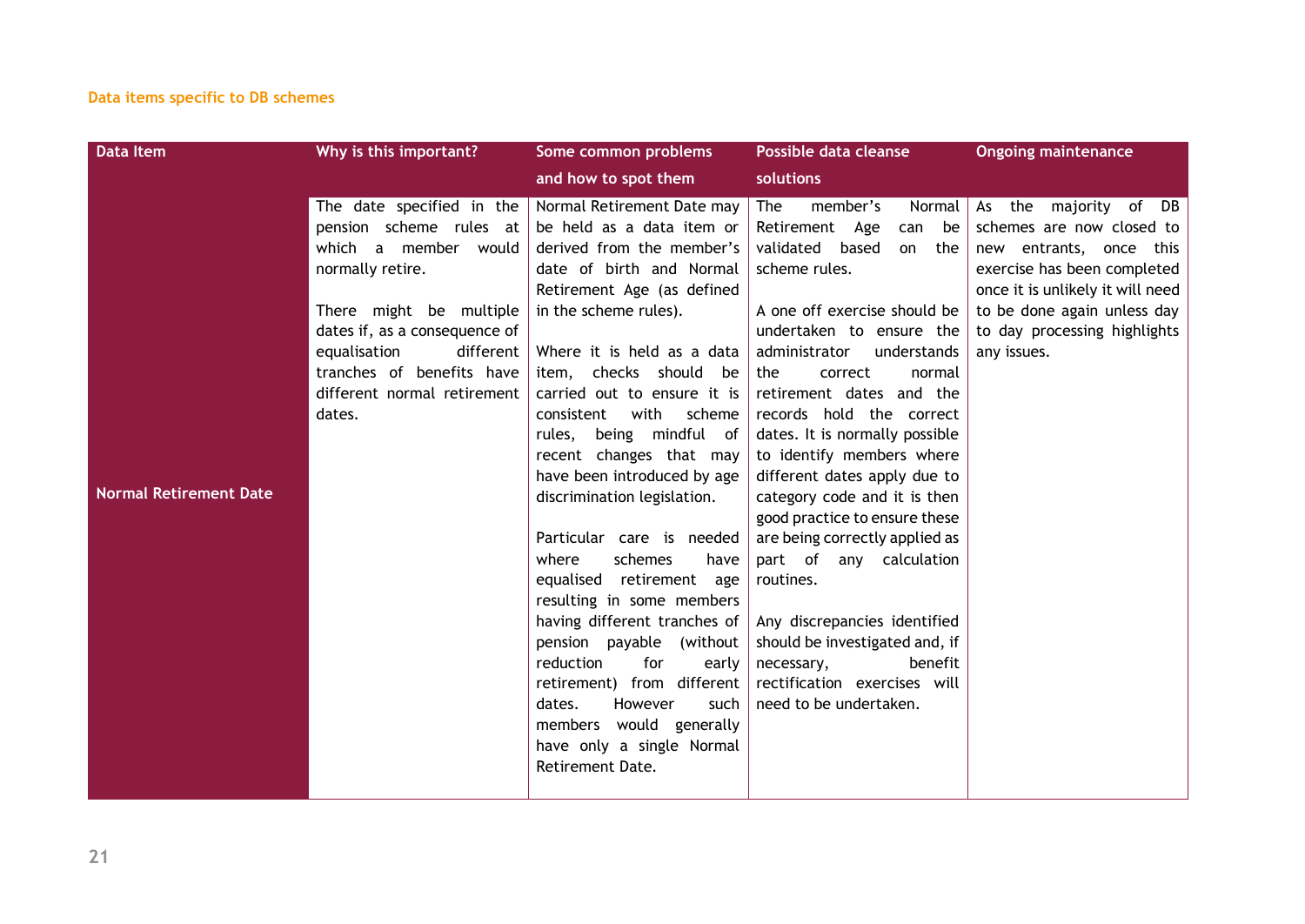| <b>Data Item</b>     | Why is this important?                                                                                                                                                                                                                                                                                | Some common problems                                                                                                                                                                                                                                                                                                                                                                                                                                                                                                                                                                                                                                                                                                                        | Possible data cleanse                                                                                                                                                                                                                                        | <b>Ongoing maintenance</b>                                                                                                   |
|----------------------|-------------------------------------------------------------------------------------------------------------------------------------------------------------------------------------------------------------------------------------------------------------------------------------------------------|---------------------------------------------------------------------------------------------------------------------------------------------------------------------------------------------------------------------------------------------------------------------------------------------------------------------------------------------------------------------------------------------------------------------------------------------------------------------------------------------------------------------------------------------------------------------------------------------------------------------------------------------------------------------------------------------------------------------------------------------|--------------------------------------------------------------------------------------------------------------------------------------------------------------------------------------------------------------------------------------------------------------|------------------------------------------------------------------------------------------------------------------------------|
|                      |                                                                                                                                                                                                                                                                                                       | and how to spot them                                                                                                                                                                                                                                                                                                                                                                                                                                                                                                                                                                                                                                                                                                                        | solutions                                                                                                                                                                                                                                                    |                                                                                                                              |
| <b>AVC indicator</b> | Set this flag to true if there<br>are AVCs.<br>AVC's form part of a<br>member's overall benefit<br>entitlement for the Scheme,<br>and it is important they are<br>considered in any form of<br>communication,<br>and<br>accounted for in any benefit<br>related event (Retirement,<br>Death, TV out). | AVC's could be ignored in<br>certain transactions (i.e TV<br>leaving the<br>out)<br>AVC<br>isolated. The value of the<br>AVC may then inadvertently<br>limit the options available to<br>the member. In addition,<br>some members may benefit<br>from taking the AVC pot as<br>retirement if<br>cash<br>on<br>commutation factors are<br>penal. If the AVC policy is<br>held separate from the main<br>Scheme benefit, member<br>communications could ignore<br>the AVC pot, and statutory<br>DC illustrations may not be<br>issued. As AVC's essentially<br>represent the member's own<br>money, but are often an<br>afterthought in trustees'<br>priorities when it comes to<br>and<br>data<br>governance<br>cleansing, TPR want trustees | Undertake<br>full<br>a<br>reconciliation of the AVC<br>records held by the AVC<br>provider against all records<br>where an AVC indicator is<br>set. Update the indicator<br>where absent, and ensure an<br>AVC flag message appears on<br>any event process. | Ensure<br>an<br>ongoing<br>reconciliation of AVC policies<br>is undertaken when DC<br>illustrations are issued each<br>year. |
|                      |                                                                                                                                                                                                                                                                                                       | to focus on AVC governance<br>with the same importance<br>that they give to a member's                                                                                                                                                                                                                                                                                                                                                                                                                                                                                                                                                                                                                                                      |                                                                                                                                                                                                                                                              |                                                                                                                              |
|                      |                                                                                                                                                                                                                                                                                                       | primary benefit in the<br>scheme.                                                                                                                                                                                                                                                                                                                                                                                                                                                                                                                                                                                                                                                                                                           |                                                                                                                                                                                                                                                              |                                                                                                                              |
| <b>AVC record</b>    | AVC's<br>form<br>part<br>of<br>the members overall benefit<br>entitlement from a Scheme,                                                                                                                                                                                                              | For the majority of DB<br>Schemes the AVC policy is<br>held separately so it is                                                                                                                                                                                                                                                                                                                                                                                                                                                                                                                                                                                                                                                             | Undertake<br>full<br>a<br>reconciliation of the AVC<br>records held by the AVC                                                                                                                                                                               | Ensure<br>ongoing<br>an<br>reconciliation of AVC policies<br>is undertaken when DC                                           |
|                      | and it is important they are                                                                                                                                                                                                                                                                          | important the indicator is                                                                                                                                                                                                                                                                                                                                                                                                                                                                                                                                                                                                                                                                                                                  | provider against all records                                                                                                                                                                                                                                 |                                                                                                                              |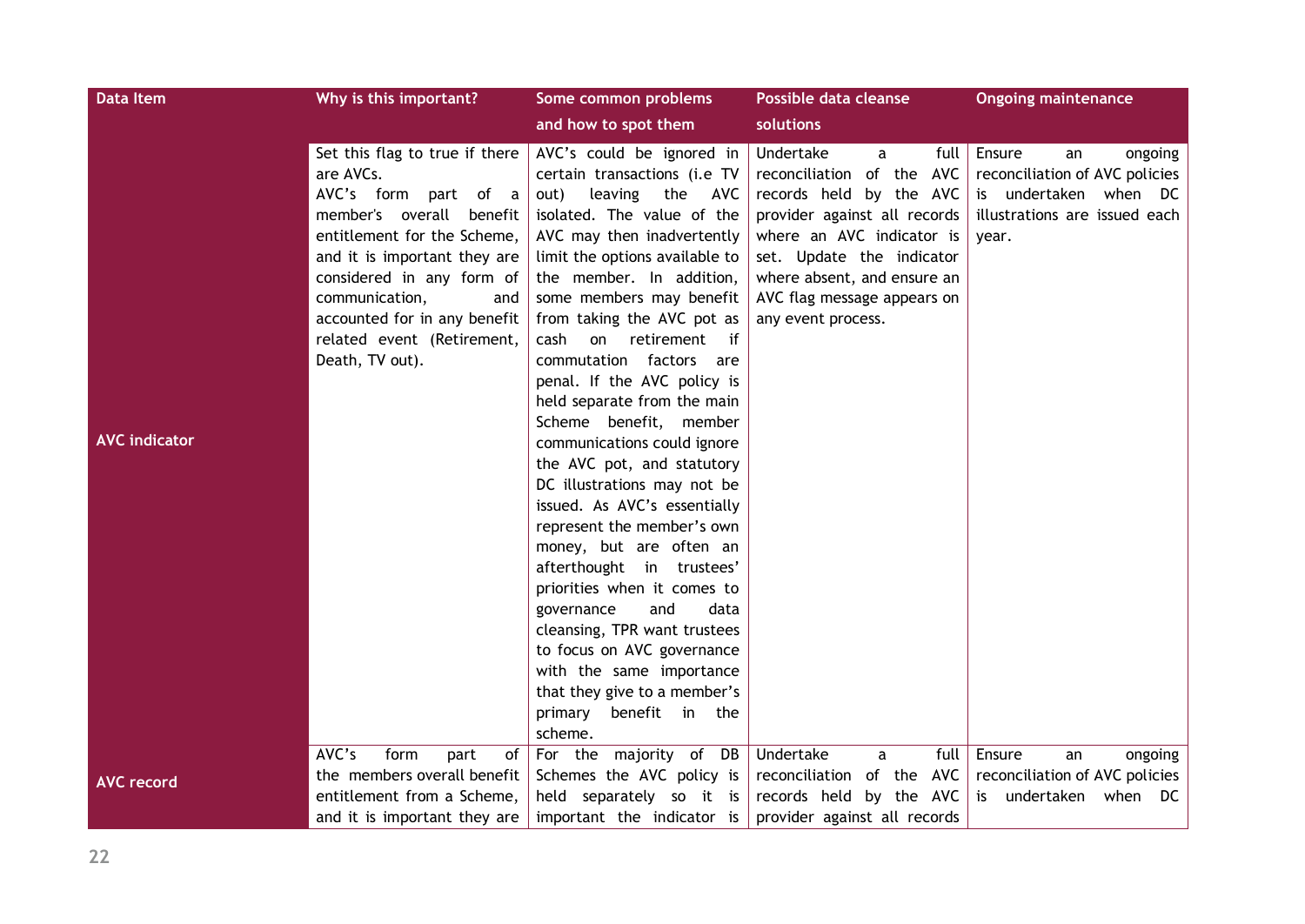| <b>Data Item</b>           | Why is this important?                                                                                                                                                                                                                                      | Some common problems                                                                                                                                                                                                                                                                                                                                                                                                                                                                                                                                            | Possible data cleanse                                                                                                                                                                                                                                                                                                                                                                                                                                                                                                                                                                 | <b>Ongoing maintenance</b>                                                                                                                                                                                                                                                                                                                                                                   |
|----------------------------|-------------------------------------------------------------------------------------------------------------------------------------------------------------------------------------------------------------------------------------------------------------|-----------------------------------------------------------------------------------------------------------------------------------------------------------------------------------------------------------------------------------------------------------------------------------------------------------------------------------------------------------------------------------------------------------------------------------------------------------------------------------------------------------------------------------------------------------------|---------------------------------------------------------------------------------------------------------------------------------------------------------------------------------------------------------------------------------------------------------------------------------------------------------------------------------------------------------------------------------------------------------------------------------------------------------------------------------------------------------------------------------------------------------------------------------------|----------------------------------------------------------------------------------------------------------------------------------------------------------------------------------------------------------------------------------------------------------------------------------------------------------------------------------------------------------------------------------------------|
|                            |                                                                                                                                                                                                                                                             | and how to spot them                                                                                                                                                                                                                                                                                                                                                                                                                                                                                                                                            | solutions                                                                                                                                                                                                                                                                                                                                                                                                                                                                                                                                                                             |                                                                                                                                                                                                                                                                                                                                                                                              |
|                            | considered in any form of<br>communication,<br>and<br>accounted for in any benefit<br>related event (Retirement,<br>Death, TV out).                                                                                                                         | present (see above). If the<br>Scheme has a DC section and<br>the AVC is invested within<br>the DC Scheme then the data<br>requirements for the AVC<br>record will mirror that as<br>required for a DC record (see<br>below).                                                                                                                                                                                                                                                                                                                                   | where an AVC indicator is<br>set. Update the indicator<br>where absent, and ensure an<br>AVC flag message appears on<br>any event process.                                                                                                                                                                                                                                                                                                                                                                                                                                            | illustrations are issued each<br>vear.                                                                                                                                                                                                                                                                                                                                                       |
| <b>Transfer-in record</b>  | A transfer in can represent an<br>important and sometimes<br>substantial element of a<br>members pension. This could<br>arisen<br>from<br>have<br>an<br>individual transfer or as part<br>of a bulk transfer, for<br>example, due to corporate<br>activity. | Transfers in can take a<br>number of forms including:<br>additional years<br>and<br>$\bullet$<br>months of pensionable<br>service<br>additional<br>fixed<br>$\bullet$<br>an<br>pension payable from a<br>specific age<br>a money purchase fund,<br>$\bullet$<br>perhaps invested with an<br>AVC provider<br>When<br>calculating<br>the<br>member's entitlement under<br>the scheme it is important to<br>check<br>calculations<br>any<br>reflect the correct transfer in<br>benefit and it has taken into<br>account any variations in<br>terms or payment date | Spotting<br>with<br>issues<br>individual transfers in can be<br>difficult.<br>A basic check it to run<br>reports for all members with<br>transfers in to check for<br>completeness of the data.<br>Checking<br>data<br>for<br>bulk<br>transfers in can be more<br>straightforward,<br>for<br>example, it may<br>be all<br>members within a specific<br>should<br>category<br>have a<br>transfer in record and that<br>features<br><sub>of</sub><br>the<br>some<br>benefit,<br>for<br>additional<br>example, the date at which it<br>is payable should be the<br>same for all members. | The majority of DB schemes<br>are now closed to future<br>accrual and so do not accept<br>transfers in. Even those open<br>tend not to offer this option<br>to members.<br><b>Transfers</b><br>DC<br>in<br>to<br>should<br>arrangements<br>be<br>identified as such and<br>any<br>should<br>data<br>issues<br>be<br>identified and addressed as<br>part of the DC reconciliation<br>process. |
| <b>Augmentation record</b> | Individual augmentations are<br>important as they form a part<br>of a member's benefit.                                                                                                                                                                     | A common problem<br>with<br>augmentations<br>is<br>that,<br>because they are member<br>specific the information is                                                                                                                                                                                                                                                                                                                                                                                                                                              | Ideally<br>details<br>οf<br>augmentations should<br>be<br>held in a field on<br>the<br>member's record to ensure                                                                                                                                                                                                                                                                                                                                                                                                                                                                      | Good practice is to record<br>details of any augmentations<br>on the member's record so<br>where these may be awarded                                                                                                                                                                                                                                                                        |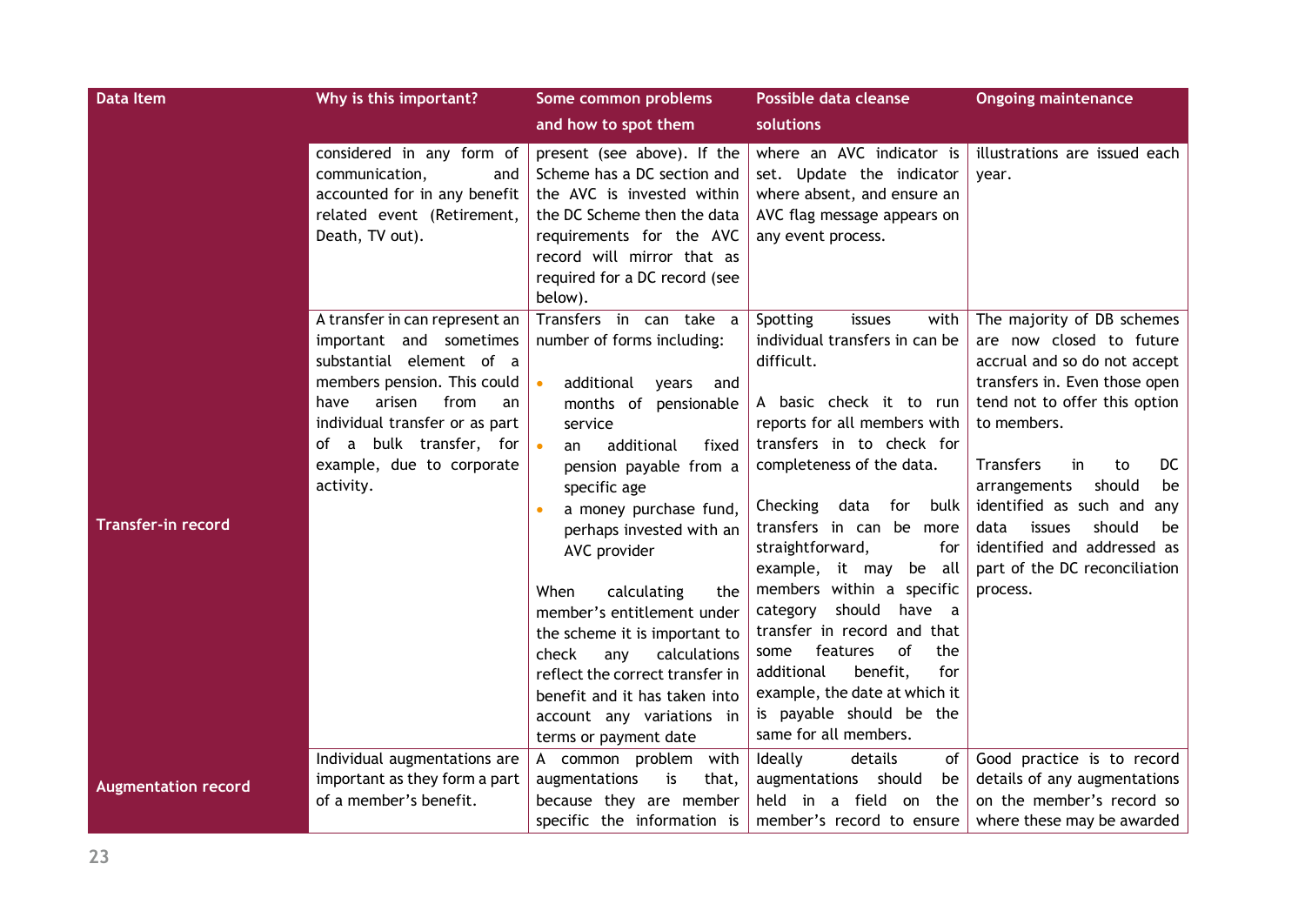| <b>Data Item</b>                | Why is this important?                                                                                                                          | Some common problems                                                                                                                                                                                                                                   | Possible data cleanse                                                                                                                                                                                                                                                                                      | <b>Ongoing maintenance</b>                                                                                                                                                                  |
|---------------------------------|-------------------------------------------------------------------------------------------------------------------------------------------------|--------------------------------------------------------------------------------------------------------------------------------------------------------------------------------------------------------------------------------------------------------|------------------------------------------------------------------------------------------------------------------------------------------------------------------------------------------------------------------------------------------------------------------------------------------------------------|---------------------------------------------------------------------------------------------------------------------------------------------------------------------------------------------|
|                                 |                                                                                                                                                 | and how to spot them                                                                                                                                                                                                                                   | solutions                                                                                                                                                                                                                                                                                                  |                                                                                                                                                                                             |
|                                 |                                                                                                                                                 | often recorded on a free<br>format<br>memo<br>or<br>notes<br>screen.                                                                                                                                                                                   | these are not missed when a<br>member's benefits are put<br>into payment.                                                                                                                                                                                                                                  | it is good practice to create a<br>field or fields to hold this<br>data.                                                                                                                    |
|                                 |                                                                                                                                                 |                                                                                                                                                                                                                                                        | One option is to run a report<br>of all the information held on<br>any free format screen and<br>review the feasibility of<br>either adding this to the<br>member's record or adding<br>an indicator so it is clear<br>there are benefits due in<br>addition to those specified<br>under the scheme rules. |                                                                                                                                                                                             |
|                                 |                                                                                                                                                 |                                                                                                                                                                                                                                                        | There may be discrete groups<br>of members for whom an<br>augmentation<br>always<br>is<br>applied and good practice<br>would be to run a report for<br>these populations to check<br>the records do include details<br>of the additional benefits<br>payable.                                              |                                                                                                                                                                                             |
| <b>Preserved pension splits</b> | and<br>Correct<br>complete<br>preserved pension splits are<br>required to:<br>Allow the calculation of<br>full pension splits at<br>retirement. | A common data failing is to<br>only record the pension splits<br>required for the processing of<br>retirement<br>benefits<br>and<br>transfers-out. However, a<br>more complete preserved<br>pension record allows the<br>trustees to access additional | A benefit re-tranche exercise<br>would be required to re-<br>the<br>tranche<br>preserved<br>pension<br>to<br>record<br>all<br>applicable pension tranches.                                                                                                                                                 | Retirement processing should<br>be amended so all applicable<br>pension splits are recorded at<br>leaving, even where these<br>are not required for day-to-<br>day administration purposes. |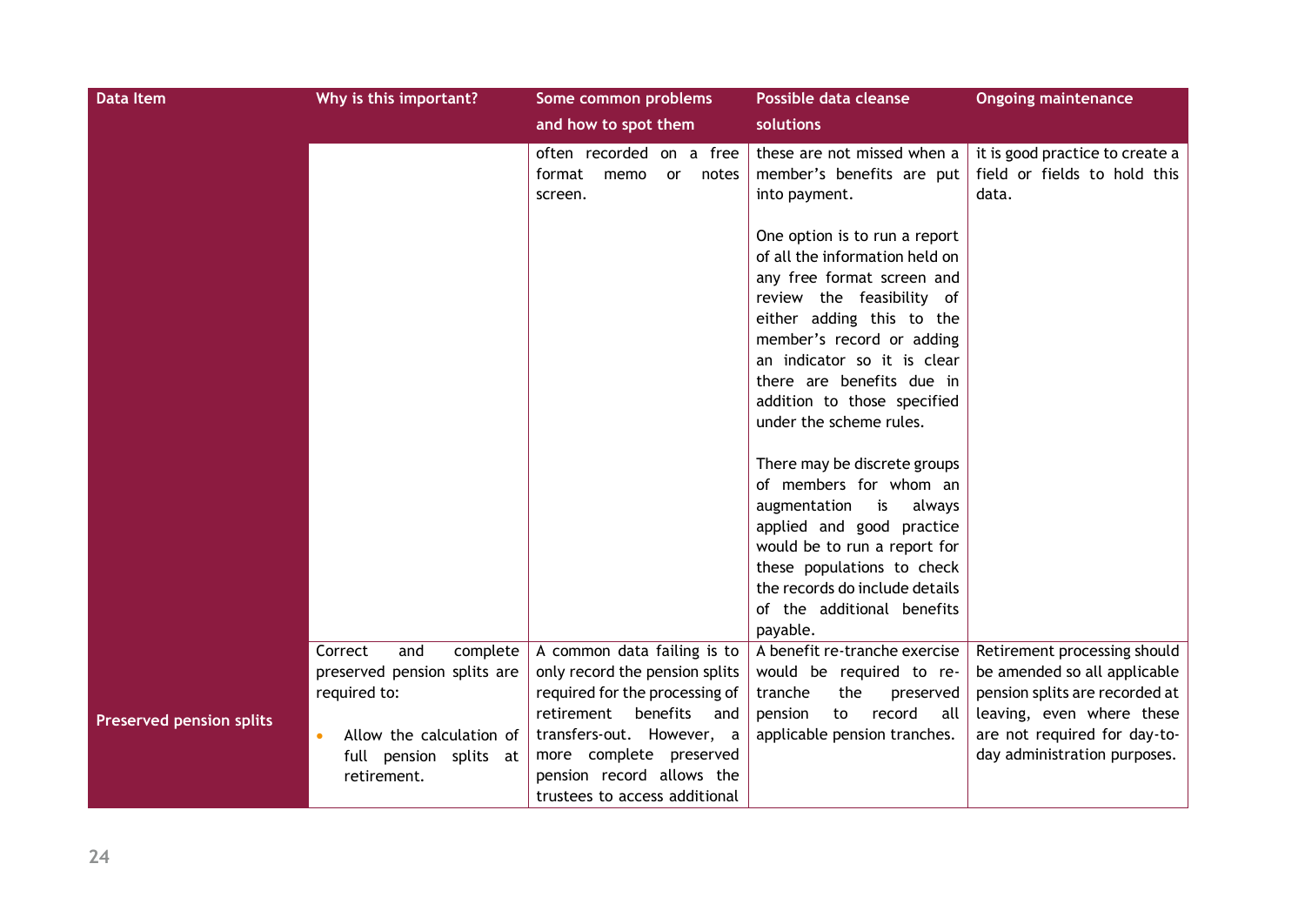| <b>Data Item</b>          | Why is this important?                                                                                                                                                                                                                                                                                                                                                      | Some common problems                                                                                                                                                                                                                                                                                                                                                                                                                                                                                                                                                                                                                                                   | Possible data cleanse                                                                                                                                           | <b>Ongoing maintenance</b>                                                                                                                                                                                            |
|---------------------------|-----------------------------------------------------------------------------------------------------------------------------------------------------------------------------------------------------------------------------------------------------------------------------------------------------------------------------------------------------------------------------|------------------------------------------------------------------------------------------------------------------------------------------------------------------------------------------------------------------------------------------------------------------------------------------------------------------------------------------------------------------------------------------------------------------------------------------------------------------------------------------------------------------------------------------------------------------------------------------------------------------------------------------------------------------------|-----------------------------------------------------------------------------------------------------------------------------------------------------------------|-----------------------------------------------------------------------------------------------------------------------------------------------------------------------------------------------------------------------|
|                           |                                                                                                                                                                                                                                                                                                                                                                             | and how to spot them                                                                                                                                                                                                                                                                                                                                                                                                                                                                                                                                                                                                                                                   | solutions                                                                                                                                                       |                                                                                                                                                                                                                       |
|                           | Enable pension increase<br>exchange as an option at<br>retirement.<br>Allow schemes to access<br>best pricing for liability<br>management exercises<br>Ensure<br>transfer<br>calculations are accurate<br>scheme<br>Ensure<br>valuations are accurate                                                                                                                       | liability<br>operation<br>and<br>management options.                                                                                                                                                                                                                                                                                                                                                                                                                                                                                                                                                                                                                   |                                                                                                                                                                 |                                                                                                                                                                                                                       |
| Pension in payment splits | Correct<br>and<br>complete<br>pension splits are required<br>to:<br>Allow trustees to award<br>discretionary<br>increases<br>pension<br>excess<br>on<br>accrued<br>prior<br>to<br>6/4/1997<br>Enable pension increase<br>exchange exercises<br>Allow schemes to access<br>best pricing for liability<br>management exercises<br>Ensure<br>scheme<br>valuations are accurate | A common data failing for<br>pension schemes is to record<br>the pension splits required<br>for day-to-day administration<br>(including pension increases)<br>but to not record the<br>additional pension splits<br>required for pension increase<br>exchanges and other forms of<br>liability management.<br>An example might be where<br>the trustees have always<br>awarded<br>discretionary<br>increases for pre-97 excess<br>pension matching the post-97<br>increases. As a result it is not<br>deemed necessary to record<br>pre/post-97 pension splits.<br>However, this prevents the<br>from taking<br>trustees<br><b>up</b><br>certain<br>operational<br>and | A benefit re-tranche exercise<br>would be required to re-<br>tranche<br>the<br>pension<br>currently in payment to<br>record all applicable pension<br>tranches. | Retirement processing and<br>pension increase<br>process<br>should be amendment so all<br>applicable pension splits are<br>recorded, even where these<br>are not required for day-to-<br>day administration purposes. |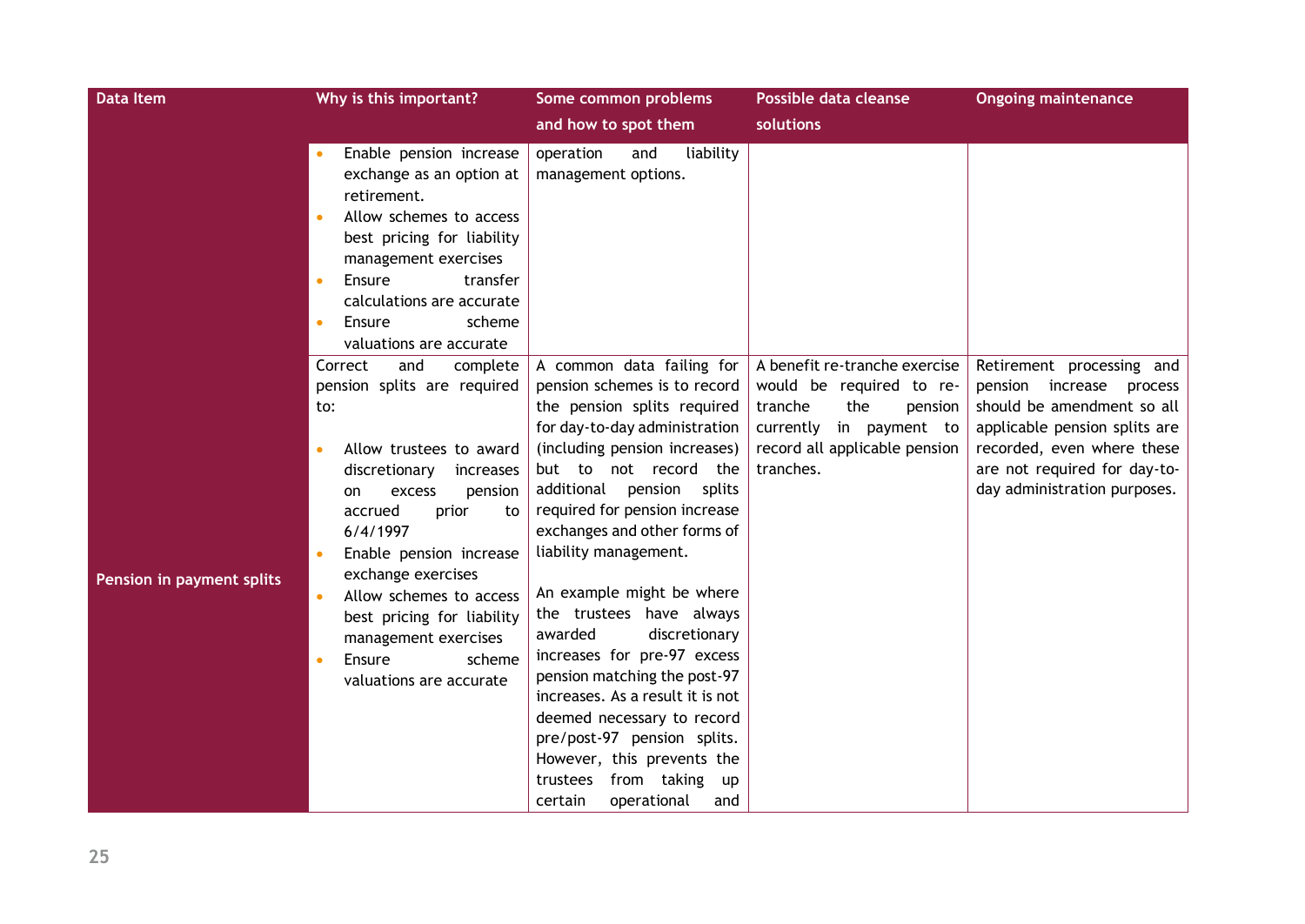| <b>Data Item</b>          | Why is this important?                                                                                                                                                                                                                                                                                                                                                                      | Some common problems                                                                                                                                                                                      | Possible data cleanse                                                                                                                                                                                                                                                                                                                                                  | <b>Ongoing maintenance</b>                                                                                                                          |
|---------------------------|---------------------------------------------------------------------------------------------------------------------------------------------------------------------------------------------------------------------------------------------------------------------------------------------------------------------------------------------------------------------------------------------|-----------------------------------------------------------------------------------------------------------------------------------------------------------------------------------------------------------|------------------------------------------------------------------------------------------------------------------------------------------------------------------------------------------------------------------------------------------------------------------------------------------------------------------------------------------------------------------------|-----------------------------------------------------------------------------------------------------------------------------------------------------|
|                           |                                                                                                                                                                                                                                                                                                                                                                                             | and how to spot them                                                                                                                                                                                      | solutions                                                                                                                                                                                                                                                                                                                                                              |                                                                                                                                                     |
|                           |                                                                                                                                                                                                                                                                                                                                                                                             | liability<br>management<br>options.                                                                                                                                                                       |                                                                                                                                                                                                                                                                                                                                                                        |                                                                                                                                                     |
| Dependant to member links | Establishing a link between<br>the deceased member and<br>dependant(s) is necessary for<br>reconciliation/GMP<br><b>GMP</b><br>rectification and for any<br>audit of the benefits paid to<br>the dependant.<br>Multiple<br>links<br>will<br>be<br>required where there is more<br>than one dependant (for<br>instance a surviving spouse<br>and one or more surviving<br>child pensioners). | Where the death occurred  <br>ago then the  <br>some time<br>member record  <br>deceased<br>may have been deleted. For $\vert$<br>other cases the link between  <br>the records may have been<br>deleted. | Analysis of possible<br>links<br>between deceased member<br>and dependant pensioner can<br>be done through examining  <br>the<br>date<br>surname,<br>of<br>death/date<br>pension<br>commenced, post code and<br>gender for possible matches.<br>reviews of<br>File<br>partial<br>matches may be required to<br>provide assurance the links<br>identified are reliable. | A link between the deceased<br>member record and their<br>dependant pensioners should<br>be created as part of the<br>processing of death benefits. |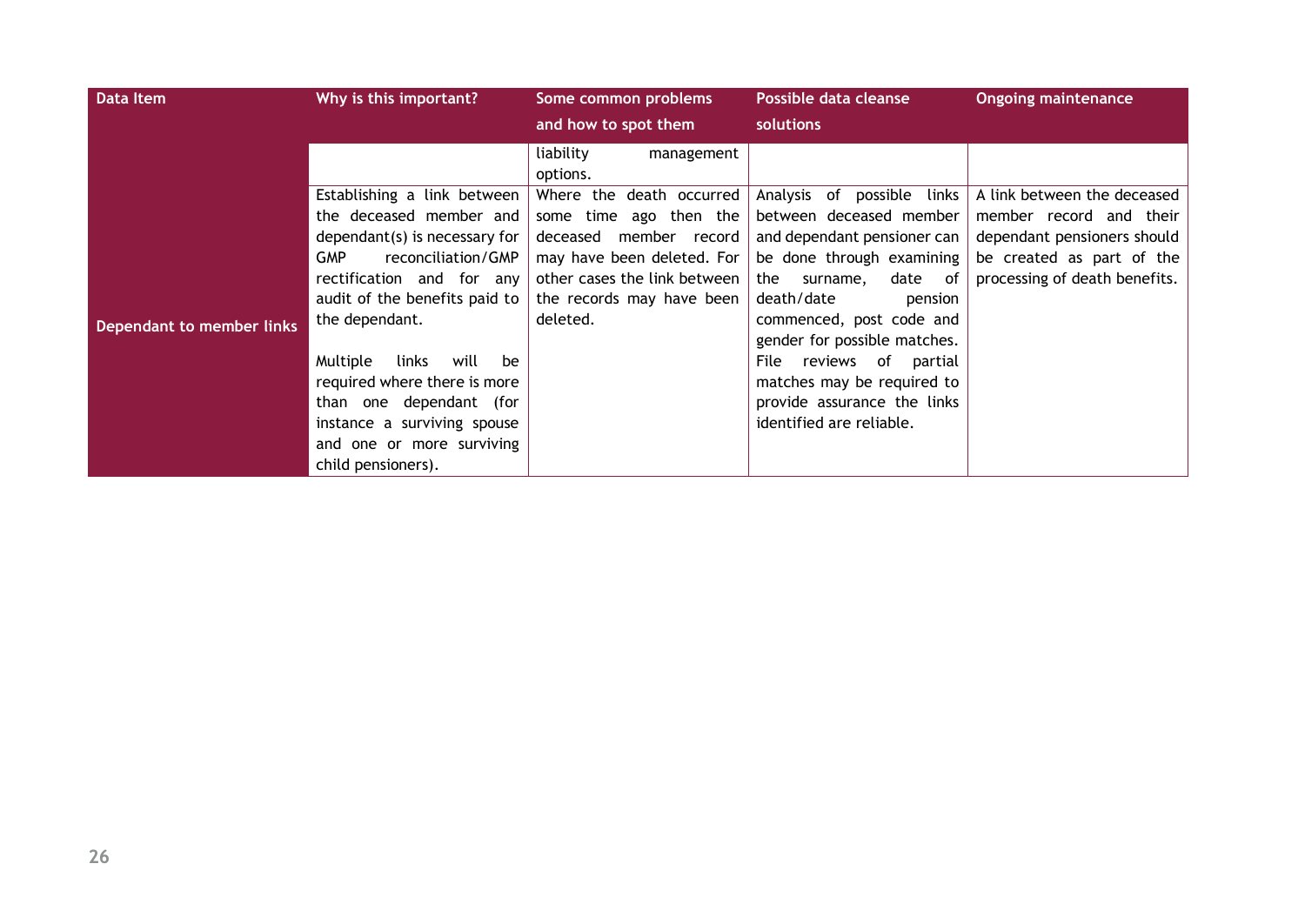#### **Data items specific to DC schemes**

| Data Item                                           | Why is this important?                                                                                                                                                                                                                                           | Some common problems                                                                                                                                                                                                                                                                                                                                                           | Possible data cleanse                                                                                                                                                                                                             | <b>Ongoing maintenance</b>                                  |
|-----------------------------------------------------|------------------------------------------------------------------------------------------------------------------------------------------------------------------------------------------------------------------------------------------------------------------|--------------------------------------------------------------------------------------------------------------------------------------------------------------------------------------------------------------------------------------------------------------------------------------------------------------------------------------------------------------------------------|-----------------------------------------------------------------------------------------------------------------------------------------------------------------------------------------------------------------------------------|-------------------------------------------------------------|
|                                                     |                                                                                                                                                                                                                                                                  | and how to spot them                                                                                                                                                                                                                                                                                                                                                           | solutions                                                                                                                                                                                                                         |                                                             |
| <b>Date of Last Payment</b>                         | It is important to review the<br>date of the last payment as it $\vert$<br>may indicate if a member has<br>left the scheme and no<br>notification<br>has<br>been<br>received of a date of leaving.                                                               | If a contribution has not been<br>received as part of a<br>contribution cycle this can be<br>an indicator that the member<br>has left. This should be a<br>check that forms part of the<br>routine validations that are<br>part of<br>as<br>each  <br>run<br>contribution<br>cycle.<br>Any<br>warnings or errors relating to<br>check<br>should<br>this<br>be<br>investigated. | As indicated, this would<br>normally form part of the<br>monthly contribution cycle<br>but it is also good practice to<br>review contribution histories<br>once a year to ensure<br>members are reflecting the<br>correct status. | This should form part of the<br>monthly contribution cycle. |
| <b>Target or Selected</b><br><b>Retirement Date</b> | Target<br>Selected<br><b>or</b><br>Retirement Age is the age the<br>member<br>nominated they<br>intend to retire at. This is<br>needed for SMPIs, issuing<br>retirement packs and the<br>implementation<br>of<br>any<br>lifestyling<br>investment<br>strategies. | Data is present but not in a<br>valid format<br>Target date does not look<br>reasonable e.g. less than<br>current age.<br>Potential spurious date such<br>as 01/01/1900 suggesting<br>target data not known.<br>A member may have made<br>multiple elections for their<br>selected or target retirement<br>age.                                                                | A member may have made<br>multiple elections for their<br>selected or target retirement<br>age. Where this is the case<br>then the<br>most recent<br>election should be used.                                                     |                                                             |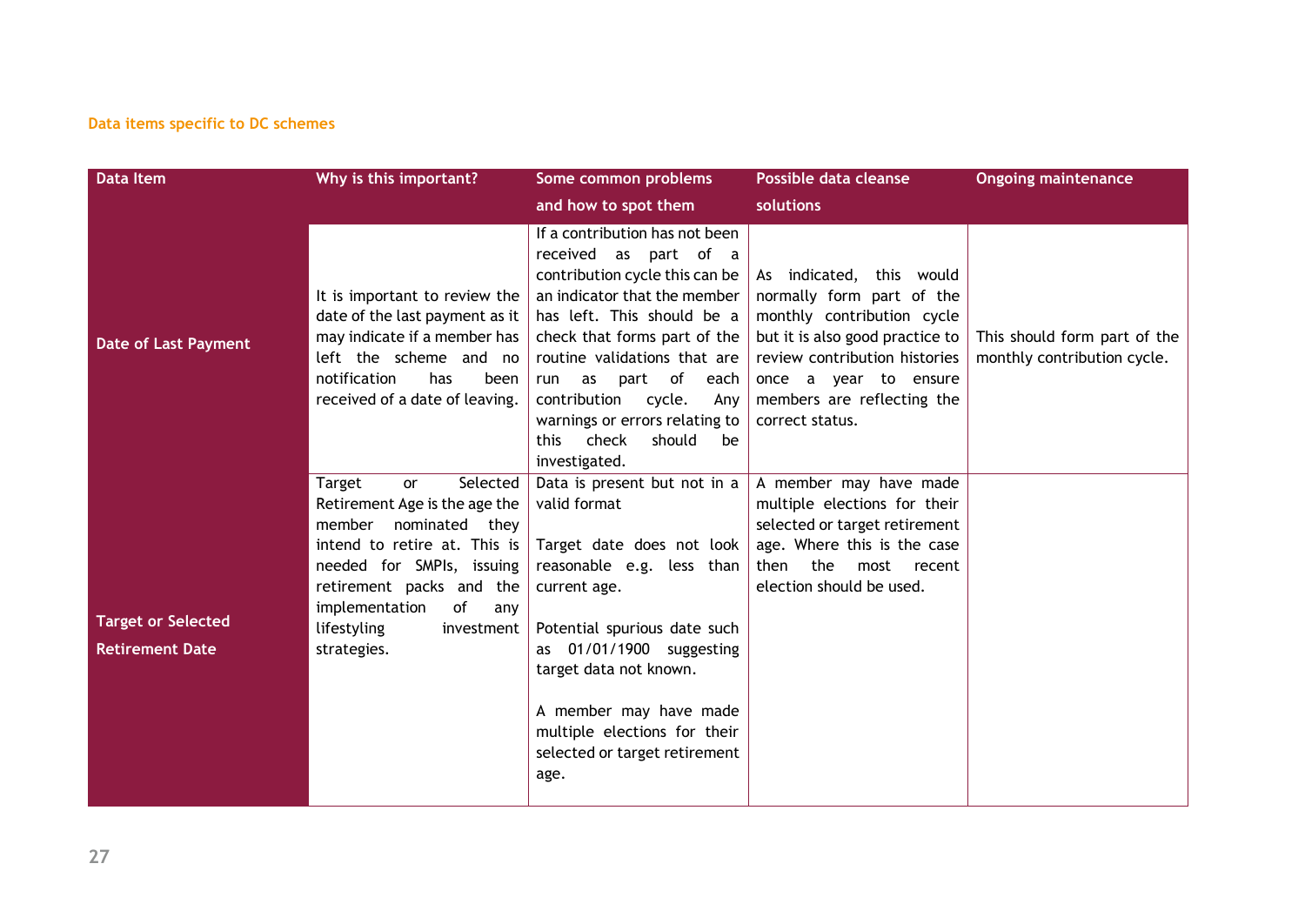| <b>Data Item</b>            | Why is this important?                                                     | Some common problems                                                                                                                                                                                       | Possible data cleanse                                                        | <b>Ongoing maintenance</b>                                                                                                                                               |
|-----------------------------|----------------------------------------------------------------------------|------------------------------------------------------------------------------------------------------------------------------------------------------------------------------------------------------------|------------------------------------------------------------------------------|--------------------------------------------------------------------------------------------------------------------------------------------------------------------------|
|                             |                                                                            | and how to spot them                                                                                                                                                                                       | solutions                                                                    |                                                                                                                                                                          |
|                             |                                                                            | Target date is the default<br>date which may suggest<br>individual has not reviewed<br>the date.                                                                                                           |                                                                              |                                                                                                                                                                          |
| <b>Contribution Amounts</b> | Each employee and employer<br>contribution received should<br>be recorded. | Duplicate contributions.<br>Contributions received after<br>an individual leaves.                                                                                                                          | Reconcile<br>contributions<br>recorded with investment<br>manager's records. | Perform<br>contribution<br>monitoring checks on a<br>regular basis, such as each<br>time a contribution file is<br>received.                                             |
|                             |                                                                            |                                                                                                                                                                                                            |                                                                              | The amount received must be<br>checked<br>against<br>that<br>expected.                                                                                                   |
|                             | A record of each how and                                                   | Transactions carried<br>out                                                                                                                                                                                |                                                                              | Data is continually validated,                                                                                                                                           |
|                             | when each contribution is                                                  | using incorrect unit price.                                                                                                                                                                                |                                                                              | investigated and updated                                                                                                                                                 |
|                             | invested.                                                                  | Contributions not invested                                                                                                                                                                                 |                                                                              | where it is possibly incorrect                                                                                                                                           |
|                             |                                                                            | with<br>lifestyle<br>line<br>in                                                                                                                                                                            |                                                                              | e.g.                                                                                                                                                                     |
|                             |                                                                            | investment strategy or other                                                                                                                                                                               |                                                                              |                                                                                                                                                                          |
| <b>Contribution history</b> |                                                                            | investment rules.<br>Missing intervals or pay<br>periods.<br>Incorrectly allocating a single<br>contribution as a regular one<br>leading to an incorrect<br>projection on a member's<br>benefit statement. |                                                                              | For an Active member<br>question<br>when<br>no<br>contribution received in<br>the last 45 days.<br>date<br>Investment<br>is<br>before the contribution<br>received date. |
|                             |                                                                            | than<br>More<br>one<br>open                                                                                                                                                                                |                                                                              | Regularly validate as part of                                                                                                                                            |
|                             |                                                                            | contribution<br>rate<br>per                                                                                                                                                                                |                                                                              | say a monthly contribution                                                                                                                                               |
| <b>Contribution Rates</b>   |                                                                            | contribution source on the<br>member's record.                                                                                                                                                             |                                                                              | monitoring routine.                                                                                                                                                      |
|                             |                                                                            |                                                                                                                                                                                                            |                                                                              | Validate annually, ideally at                                                                                                                                            |
|                             |                                                                            |                                                                                                                                                                                                            |                                                                              |                                                                                                                                                                          |
|                             |                                                                            |                                                                                                                                                                                                            |                                                                              |                                                                                                                                                                          |
|                             |                                                                            |                                                                                                                                                                                                            |                                                                              | the time of the annual<br>renewal in order to ensure<br>that future contributions are                                                                                    |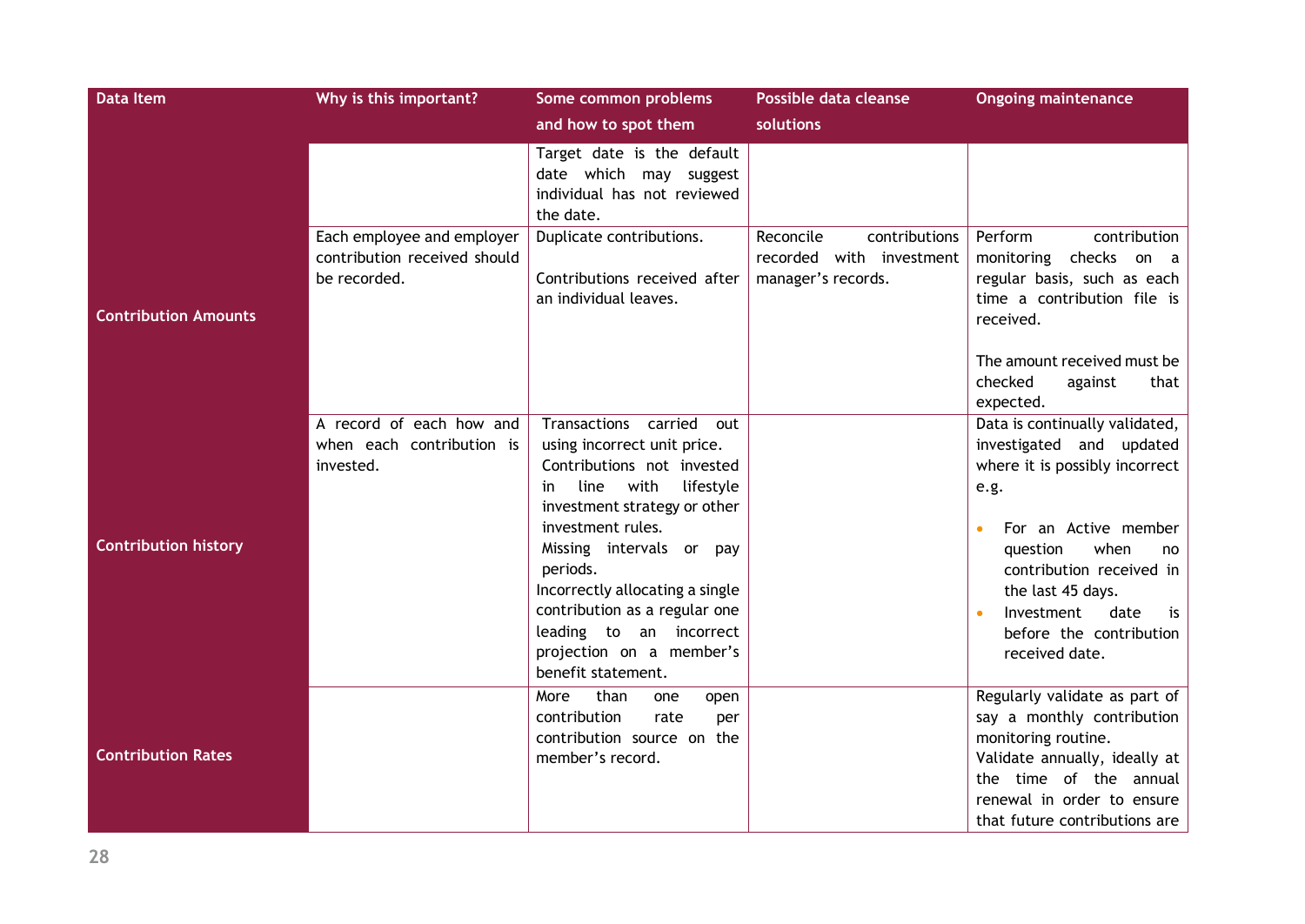| <b>Data Item</b>         | Why is this important?          | Some common problems           | Possible data cleanse              | <b>Ongoing maintenance</b> |
|--------------------------|---------------------------------|--------------------------------|------------------------------------|----------------------------|
|                          |                                 | and how to spot them           | solutions                          |                            |
|                          |                                 |                                |                                    | correctly projected on the |
|                          |                                 |                                |                                    | member benefit statement.  |
|                          | Identify whether member has $ $ | Contributions not invested in  | Check<br>the<br>member's           |                            |
|                          | lifestyle<br>investment  <br>a  | line with lifestyle investment | investments correctly reflect      |                            |
| <b>Default Lifestyle</b> | strategy or similar phased      | strategy.                      | the point reached by that          |                            |
|                          | investment pattern to ensure    |                                | member within the lifestyle        |                            |
|                          | contributions are invested      |                                | formula.                           |                            |
|                          | correctly.                      |                                |                                    |                            |
|                          | Member's fund choices must      | Individuals'<br>investment     | the<br>the<br>Check<br>. of<br>sum |                            |
|                          | be clearly recorded to ensure   | rules not totaling 100%        | allocated<br>percentages<br>to     |                            |
| <b>Fund Choices</b>      | contributions are invested      | Individuals'<br>investment     | investment type is<br>each         |                            |
|                          | correctly.                      | allocations in a closed or     | 100%.                              |                            |
|                          |                                 | defunct fund.                  |                                    |                            |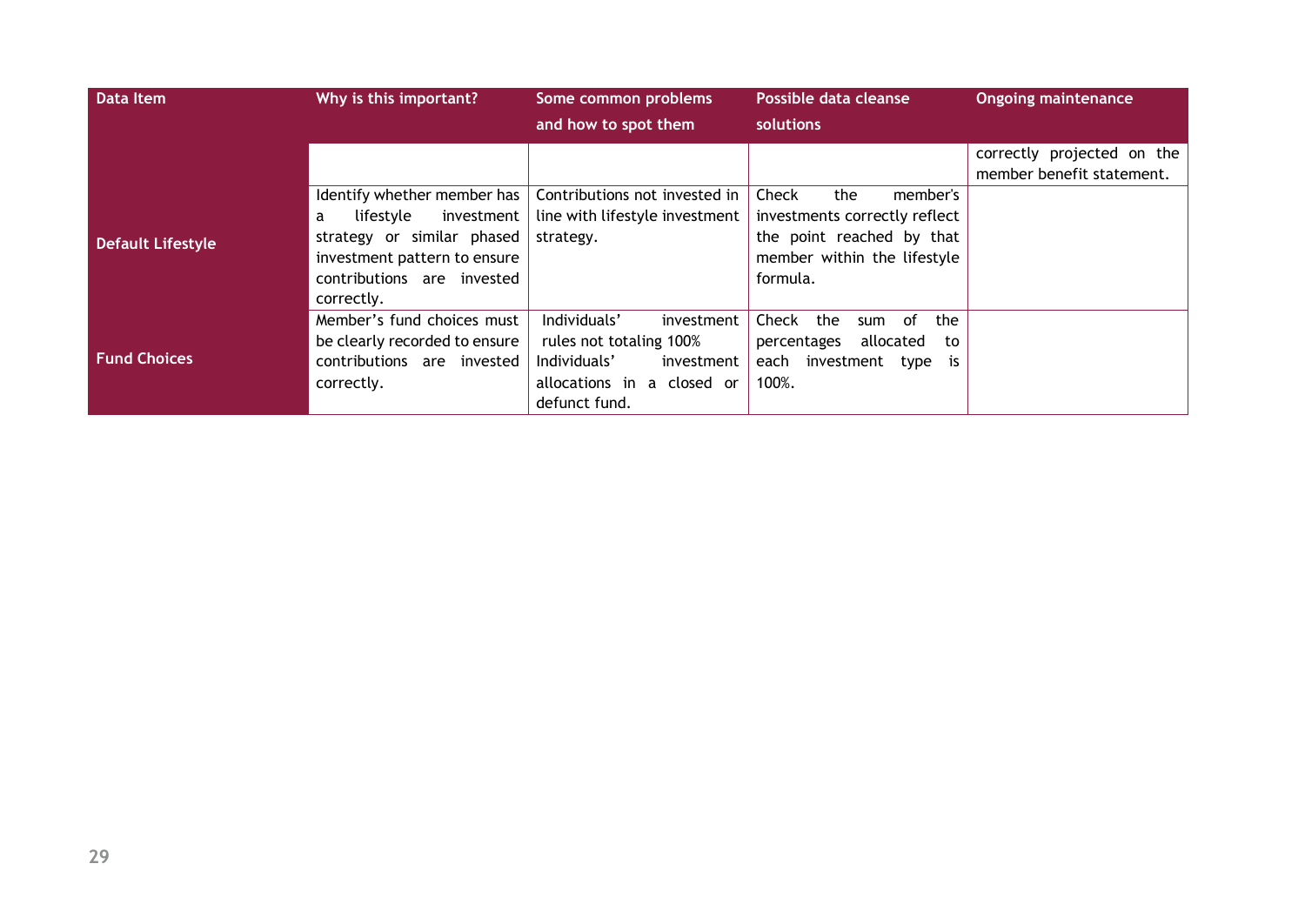## **4. Impact assessment**

The example dashboard below is designed to help you focus on the impact of data on achieving your objectives. As a first step you might want to ask your administrator to review the various areas and ask them to add any further known issues that they are already aware of.

| <b>Data Quality</b>  | <b>Measure</b>                                                       | <b>Known issues</b> | <b>Target</b> | <b>Current</b> | <b>RAG</b>       |
|----------------------|----------------------------------------------------------------------|---------------------|---------------|----------------|------------------|
| <b>Dimension</b>     |                                                                      |                     |               | position       | <b>Indicator</b> |
| <b>Compliance</b>    | <b>Common Data</b>                                                   |                     |               |                |                  |
|                      | Scheme Specific Data                                                 |                     |               |                |                  |
|                      | Scheme Return                                                        |                     |               |                |                  |
|                      | Dashboard Ready Data                                                 |                     |               |                |                  |
| Member<br>engagement | Access to online functionality                                       |                     |               |                |                  |
|                      | Understanding of member contact preferences and the ability to       |                     |               |                |                  |
|                      | communicate and seek feedback electronically                         |                     |               |                |                  |
|                      | Ability to correctly calculate benefits and/or ensure that these are |                     |               |                |                  |
| <b>Usability</b>     | paid to a member or dependant at the right time                      |                     |               |                |                  |
|                      | Extent to which the efficient and effective processing of a benefits |                     |               |                |                  |
|                      | is being achieved                                                    |                     |               |                |                  |
|                      | Extent to which data is held electronically and can therefore be     |                     |               |                |                  |
|                      | used in bulk and automated routines                                  |                     |               |                |                  |
| Governance           | Completeness of data which is deemed mandatory for all members       |                     |               |                |                  |
|                      | or discreet groups of members                                        |                     |               |                |                  |
|                      | All data items which have the potential to materially impact on      |                     |               |                |                  |
|                      | valuation or other funding outcomes are corrected.                   |                     |               |                |                  |
|                      | Adherence to tPR code on DC Governance                               |                     |               |                |                  |
| <b>Strategic</b>     | No data issues which will prevent the employer or trustees           |                     |               |                |                  |
| importance           | achieving future strategic initiatives such as de-risking            |                     |               |                |                  |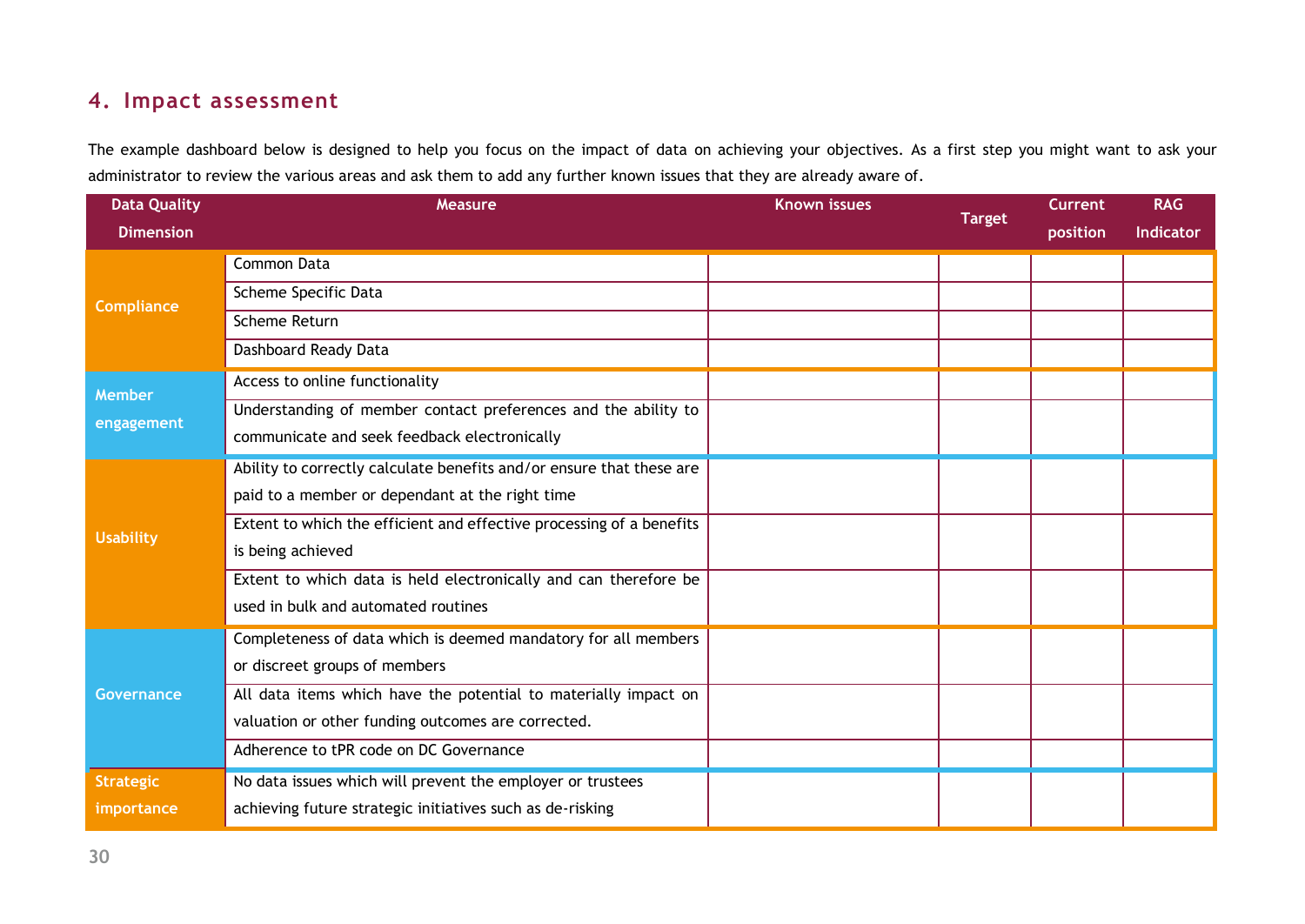## **Appendix A – Case Study**

The Trustees of the Open Window Glazing Company have a trust based DB scheme now closed to both new entrants and future accrual. All eligible employees are now auto-enrolled in the Ash mastertrust. The DB scheme is therefore comprised of deferred and pensioner members and the mastertrust active and deferred members. There are some members with benefits in both arrangements

The Trustees asked their administrator to run a common data report for the DB scheme. This has identified they do not have valid addresses for 2 pensioners whose payslips had been returned and 321 deferred members. The number of deferred members without a valid address has raised a concern and so they have asked Ash to run a similar report for their deferred population in the DC scheme. They have not included the active members as all communication with them is via the employer and there is a process in place to include the member address on the interface at the point when someone leaves Open Window.

The results of running the common data report for the deferred DC members highlights a further 173 members have 'gone away' on the member record indicating, at some point in the past, a communication has been returned.

Recognising that, in order to engage with members on their pension savings, settle benefits as and when they fall due and comply with TPR guidance on record keeping, Open Window and the Trustees identify they need to take some action and agree to submit all the records for the DB and DC 'gone away' deferred members for address tracing. The 2 pensioners are managed separately as there is an immediate fraud risk in relation to these two records.

There is, of course, the possibility these deferred members may be deceased so the address tracing exercise also includes a mortality screen.

Of the 494 records the screening provides the following results. The company and Trustees discuss these and their proposed next steps are shown in the table below alongside the results.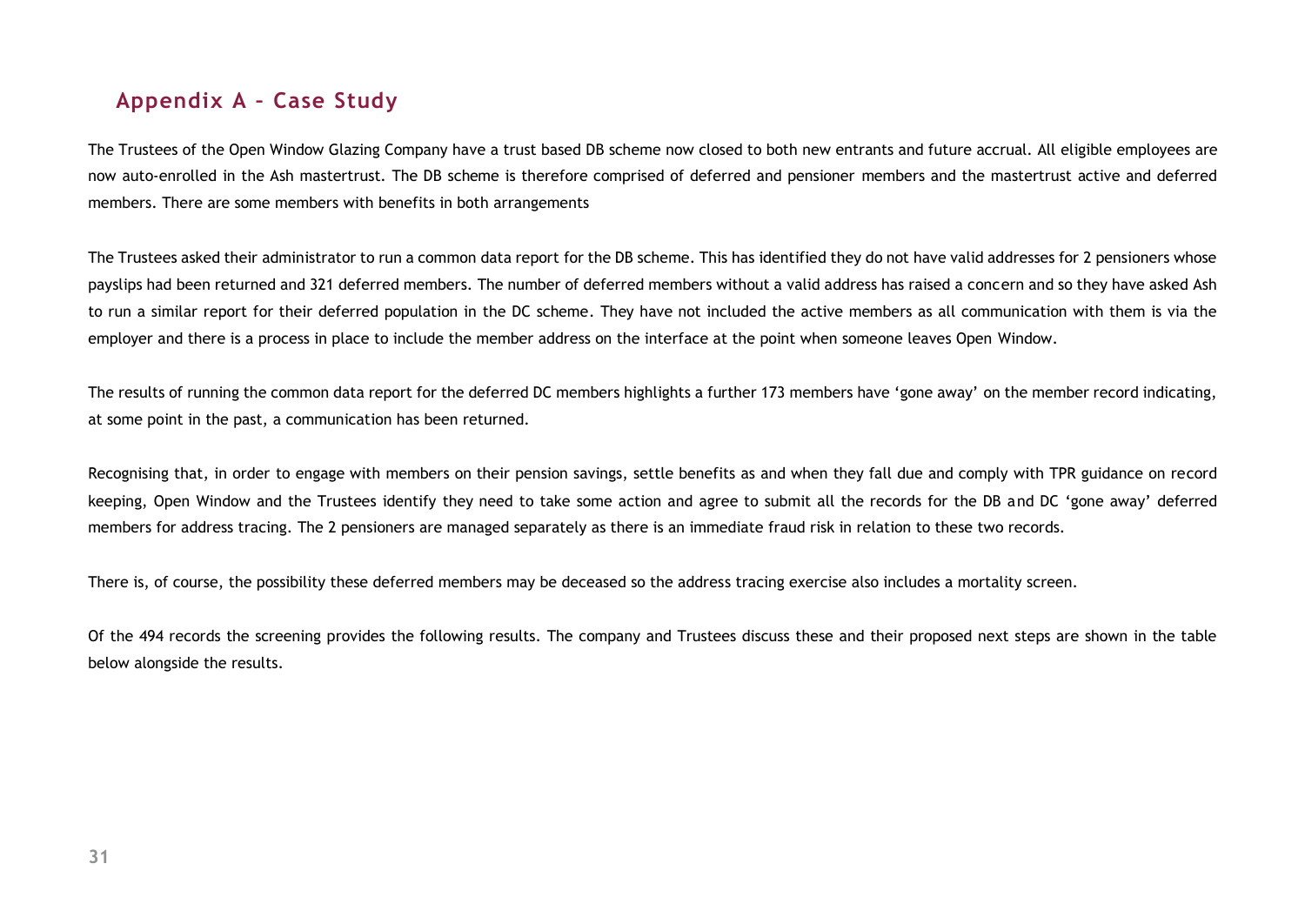| <b>Number</b><br>members | of<br><b>Outcome</b>                                                                                                                                                                                                         | <b>Agreed next steps</b>                                                                                                                                                                                                                                                                                                                                                                                                                                                              | <b>Rationale for the decisions</b>                                                                                                                                                                                                                                                        |
|--------------------------|------------------------------------------------------------------------------------------------------------------------------------------------------------------------------------------------------------------------------|---------------------------------------------------------------------------------------------------------------------------------------------------------------------------------------------------------------------------------------------------------------------------------------------------------------------------------------------------------------------------------------------------------------------------------------------------------------------------------------|-------------------------------------------------------------------------------------------------------------------------------------------------------------------------------------------------------------------------------------------------------------------------------------------|
| 14                       | High probability the member has died                                                                                                                                                                                         | To obtain a copy of the death certificate from<br>the General Records Office (GRO)                                                                                                                                                                                                                                                                                                                                                                                                    | To ensure dependants receive any benefits due.<br>These are all DB members so it also crystallises<br>the liability within the scheme                                                                                                                                                     |
| $\overline{9}$           | Low probability the member has died                                                                                                                                                                                          | A verification letter will be sent to the address<br>identified as part of the tracing exercise asking<br>the member to verify their details                                                                                                                                                                                                                                                                                                                                          | Sending a verification letter tends to be a lower<br>cost way forward and, at this stage, there is<br>nothing to suggest this member is definitely<br>deceased                                                                                                                            |
| 370                      | A new address has been traced for<br>approximately 75% of those in scope.<br>Where a complete<br>data file,<br>including last known address is<br>available, this is indicative of the<br>success rate that can be achieved. | The results indicate the level of certainty<br>A verification letter will be sent to the address<br>identified as part of the tracing exercise asking<br>the member to verify their details. Some tracing<br>providers provide the facility for the verification<br>to be completed via a web portal.<br>As part of the verification process the Trustees<br>also ask for a personal email address as an<br>alternative means of keeping in contact with the<br>member going forward. | To hold confirmed addresses for members and<br>avoid sending personal information to incorrect<br>recipients, to keep members informed and<br>engaged about their pension savings and settle<br>benefits as and when they fall due                                                        |
| $-11$                    | Were found to be living as stated at<br>the last known address on the<br>administration system and therefore<br>previous post must have been<br>returned in error                                                            | Reinstate the last known address on the<br>administration system                                                                                                                                                                                                                                                                                                                                                                                                                      | This is a genuine record keeping error so no<br>further action is required other than to correct<br>the record                                                                                                                                                                            |
| 90                       | Bulk tracing has not returned a new<br>address                                                                                                                                                                               | The Trustees need to decide if they wish to<br>proceed with the next level of tracing which<br>would represent an individual trace                                                                                                                                                                                                                                                                                                                                                    | Having reviewed the data the Trustees decide to<br>undertake the individual trace for the 36<br>members who are age 53 or over and to<br>implement an annual process to undertake an<br>individual trace for the remaining 54 members in<br>the year in which they attain age 53 assuming |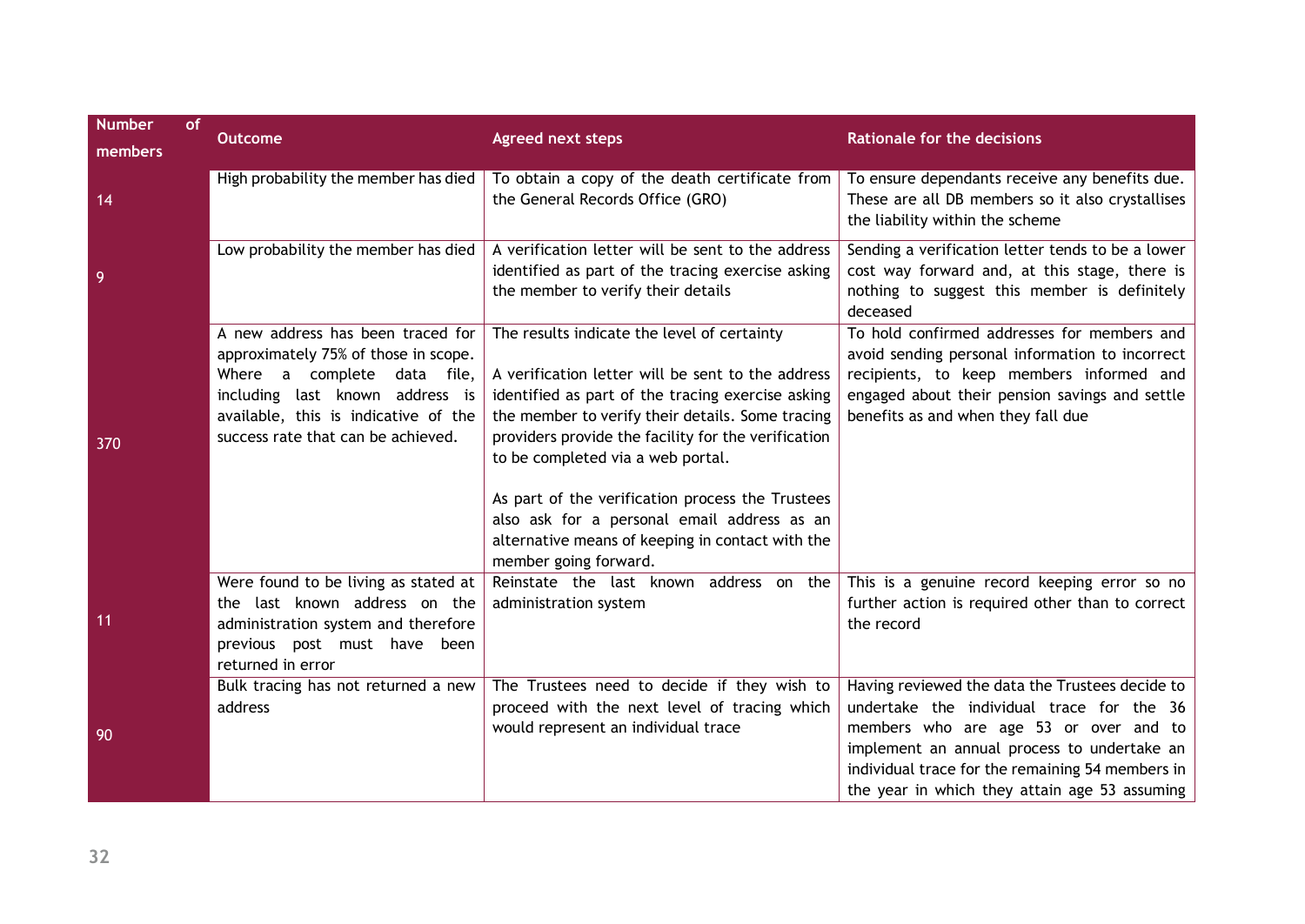| that new address details have not been received<br>by then.                                                                                                                                                                                              |
|----------------------------------------------------------------------------------------------------------------------------------------------------------------------------------------------------------------------------------------------------------|
| Another consideration in prioritising when to do<br>an individual trace is to consider the value of the<br>pension e.g. the trustees could decide to trace<br>members who are aged under 53 where their<br>monthly pension entitlement is £100 or above. |

In addition to the actions outlined above the Trustees also undertake the following:

- For any members where an address found and verified, and who have already passed their normal retirement age the Trustees write to them with details of their benefits asking if they would like these to be put into payment. Prior to doing so however they check the rules to clarify whether these permit late retirement from deferred status and how any benefits due should be calculated.
- A flag is added to the record of any members past normal retirement age and where an individual trace has been completed and no address identified to exclude them from future tracing activities

*The actions taken by individual schemes in these circumstances will vary and the above is for illustrative purposes only.*